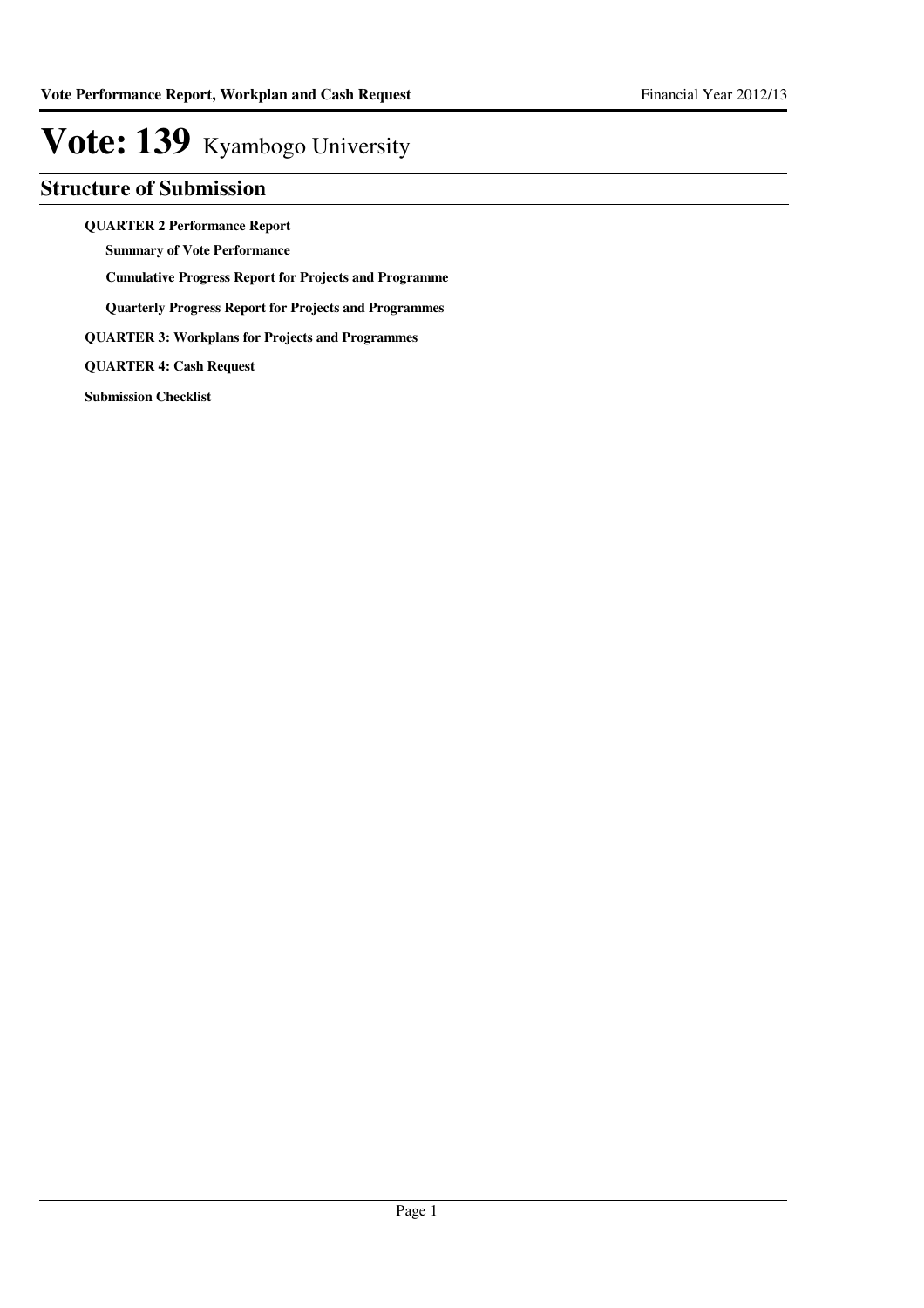## **HALF-YEAR: Highlights of Vote Performance**

### *V1: Summary of Issues in Budget Execution*

*This section provides an overview of Vote expenditure* 

**(i) Snapshot of Vote Releases and Expenditures**

Table V1.1 below summarises cumulative releases and expenditures by the end of the quarter:

#### **Table V1.1: Overview of Vote Expenditures (UShs Billion)**

|                              | ( <i>i</i> ) Excluding Arrears, Taxes | <b>Approved</b><br><b>Budget</b> | <b>Released</b><br>by End | <b>Spent by</b><br><b>End Dec</b> | % Budget<br><b>Released</b> | <b>Spent</b> | % Budget % Releases<br><b>Spent</b> |
|------------------------------|---------------------------------------|----------------------------------|---------------------------|-----------------------------------|-----------------------------|--------------|-------------------------------------|
|                              | Wage                                  | 14.458                           | 7.229                     | 7.229                             | 50.0%                       | 50.0%        | 100.0%                              |
| Recurrent                    | Non Wage                              | 6.660                            | 3.324                     | 3.326                             | 49.9%                       | 49.9%        | 100.0%                              |
|                              | GoU                                   | 0.223                            | 0.111                     | 0.111                             | 50.0%                       | 50.0%        | 100.0%                              |
| Development                  | Donor*                                | 0.000                            | 0.000                     | 0.000                             | N/A                         | N/A          | N/A                                 |
|                              | <b>GoU</b> Total                      | 21.341                           | 10.665                    | 10.666                            | $50.0\%$                    | 50.0%        | $100.0\%$                           |
|                              | <b>Total GoU+Donor (MTEF)</b>         | 21.341                           | 10.665                    | 10.666                            | $50.0\%$                    | $50.0\%$     | 100.0%                              |
| ( <i>ii</i> ) Arrears        | Arrears                               | 0.076                            | 0.076                     | 0.076                             | 100.0%                      | $100.0\%$    | 100.0%                              |
| and Taxes                    | $Taxes**$                             | 0.200                            | 0.000                     | 0.000                             | $0.0\%$                     | $0.0\%$      | N/A                                 |
|                              | <b>Total Budget</b>                   | 21.617                           | 10.741                    | 10.742                            | 49.7%                       | $49.7\%$     | 100.0%                              |
| <i>(iii)</i> Non Tax Revenue |                                       | 53.675                           | 17.634                    | 17.634                            | 32.9%                       | 32.9%        | 100.0%                              |
|                              | <b>Grand Total</b>                    | 75.291                           | 28.375                    | 28.376                            | $37.7\%$                    | $37.7\%$     | 100.0%                              |
|                              | <b>Excluding Taxes, Arrears</b>       | 75.016                           | 28.299                    | <b>28.300</b>                     | 37.7%                       | 37.7%        | 100.0%                              |

The table below shows cumulative releases and expenditures to the Vote by Vote Function :

#### **Table V1.2: Releases and Expenditure by Vote Function\***

| Tuoit + IIII Ruhumoo uhu Laipthunun o o + + ole I uhtehon |                   |       |              |          |                   |              |
|-----------------------------------------------------------|-------------------|-------|--------------|----------|-------------------|--------------|
| <b>Billion Uganda Shillings</b>                           | Approved Released |       | <b>Spent</b> |          | % Budget % Budget | $\%$         |
|                                                           | <b>Budget</b>     |       |              | Released | Spent             | Releases     |
|                                                           |                   |       |              |          |                   | <i>Spent</i> |
| VF:0751 Delivery of Tertiary Education                    | 75.02             | 28.30 | 28.30        | $37.7\%$ | 37.7%             | 100.0%       |
| <b>Total For Vote</b>                                     | 75.02             | 28.30 | 28.30        | $37.7\%$ | $37.7\%$          | 100.0%       |
|                                                           |                   |       |              |          |                   |              |

*\* Excluding Taxes and Arrears*

#### **(ii) Matters to note in budget execution**

Variation in budget process has been mainly due to delay in procurement process,failure to meet targeted collections due to some students not paying in time,shortfall in revenue collection due to closure of University in September & failure to attain the number of students required.

#### **Table V1.3: High Unspent Balances and Over-Expenditure in the Domestic Budget (Ushs Bn)** *(i) Major unpsent balances*

*(ii) Expenditures in excess of the original approved budget*

*\* Excluding Taxes and Arrears*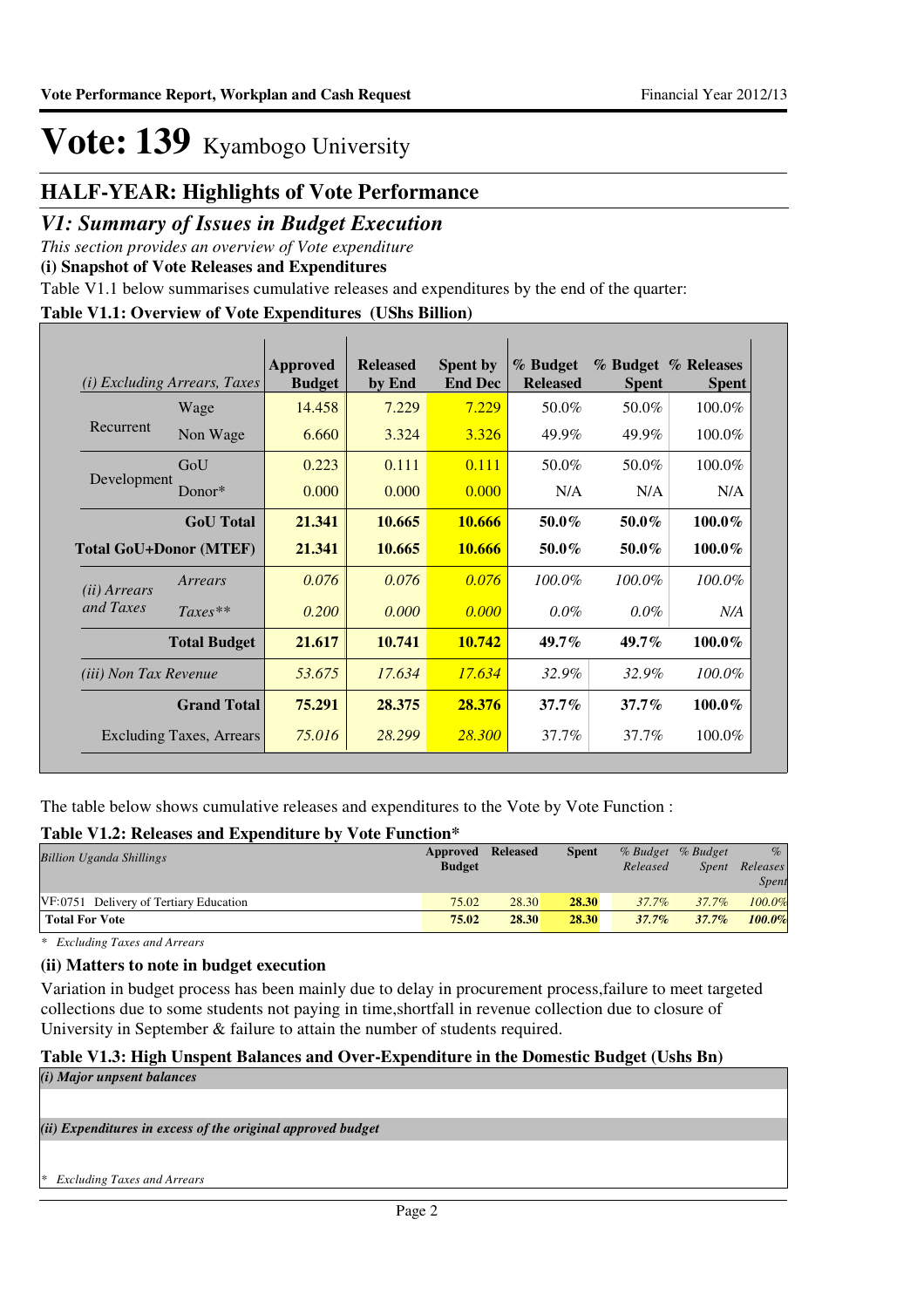### **HALF-YEAR: Highlights of Vote Performance**

### *V2: Performance Highlights*

*This section provides highlights of output performance, focusing on key outputs and actions impelemented to improve section performance.*

#### **Table V2.1: Key Vote Output Indicators and Expenditures\***

| <i>Vote, Vote Function</i><br><b>Key Output</b>                    | <b>Approved Budget and</b><br><b>Planned outputs</b>                                   |        | <b>Cumulative Expenditure</b><br>and Performance |        | <b>Status and Reasons for</b><br>any Variation from Plans |          |
|--------------------------------------------------------------------|----------------------------------------------------------------------------------------|--------|--------------------------------------------------|--------|-----------------------------------------------------------|----------|
| <b>Vote Function: 0751 Delivery of Tertiary Education</b>          |                                                                                        |        |                                                  |        |                                                           |          |
| <b>Output: 075101</b>                                              | <b>Teaching and Training</b>                                                           |        |                                                  |        |                                                           |          |
| <i>Description of Performance:</i> 24,000 students to be admitted, | 80 staff to be trained in further<br>studies, 8000 students to be<br>graduated.        |        |                                                  |        |                                                           |          |
| Output Cost:                                                       | UShs Bn:                                                                               | 23.260 | UShs Bn:                                         | 11.194 | % Budget Spent:                                           | 48.1%    |
| Output: 075103                                                     | Outreach                                                                               |        |                                                  |        |                                                           |          |
| <i>Description of Performance:</i> 700 people to be reached in the | community                                                                              |        |                                                  |        |                                                           |          |
| Output Cost:                                                       | UShs Bn:                                                                               | 0.255  | UShs Bn:                                         | 0.078  | % Budget Spent:                                           | $30.7\%$ |
| Output: 075104                                                     | <b>Students' Welfare</b>                                                               |        |                                                  |        |                                                           |          |
| Description of Performance: 3,000 government students to           | be attended to in terms of food.<br>medical services and general<br>upkeep, allowances |        |                                                  |        |                                                           |          |
| Output Cost:                                                       | UShs Bn:                                                                               | 2.990  | UShs Bn:                                         | 0.926  | % Budget Spent:                                           | 31.0%    |
| <b>Vote Function Cost</b>                                          | <b>UShs Bn:</b>                                                                        |        | 75.016 UShs Bn:                                  |        | 28.300 % Budget Spent:                                    | $37.7\%$ |
| <b>Cost of Vote Services:</b>                                      | $UShs Bn$ :                                                                            |        | 75.016 UShs Bn:                                  |        | <b>28.300</b> % Budget Spent:                             | 37.7%    |

*\* Excluding Taxes and Arrears*

N/A

#### **Table V2.2: Implementing Actions to Improve Vote Performance**

### *V3: Details of Releases and Expenditure*

*This section provides a comprehensive summary of the outputs delivered by the Vote and further details of Vote expenditures by Vote Function and Expenditure Item.*

#### **Table V3.1: GoU Releases and Expenditure by Output\***

| <b>Billion Uganda Shillings</b>                               | Approved      | <b>Released</b> | <b>Spent</b> | $%$ GoU       | $%$ GoU       | $%$ GoU     |
|---------------------------------------------------------------|---------------|-----------------|--------------|---------------|---------------|-------------|
|                                                               | <b>Budget</b> |                 |              | <b>Budget</b> | <b>Budget</b> | Releases    |
|                                                               |               |                 |              | Released      | <i>Spent</i>  | <i>Spen</i> |
| VF:0751 Delivery of Tertiary Education                        | 21.34         | 10.66           | 10.67        | 50.0%         | 50.0%         | 100.0%      |
| Class: Outputs Provided                                       | 20.44         | 10.22           | 10.22        | 50.0%         | 50.0%         | 100.0%      |
| 075101 Teaching and Training                                  | 6.48          | 5.62            | 5.62         | 86.8%         | 86.8%         | 100.0%      |
| 075102 Research, consultancy and publications                 | 0.05          | 0.03            | 0.03         | 50.0%         | 50.0%         | 100.0%      |
| 075103 Outreach                                               | 0.08          | 0.04            | 0.04         | 50.0%         | 50.0%         | 100.0%      |
| 075104 Students' Welfare                                      | 0.92          | 0.46            | 0.46         | 50.5%         | 50.5%         | 100.0%      |
| 075105 Administration and Support Services                    | 12.91         | 4.06            | 4.06         | $31.4\%$      | $31.5\%$      | 100.0%      |
| Class: Outputs Funded                                         | 0.68          | 0.34            | 0.34         | 50.0%         | 50.0%         | 100.0%      |
| 075151 Guild services                                         | 0.68          | 0.34            | 0.34         | 50.0%         | 50.0%         | 100.0%      |
| Class: Capital Purchases                                      | 0.22          | 0.11            | 0.11         | 50.0%         | 50.0%         | 100.0%      |
| 075172 Government Buildings and Administrative Infrastructure | 0.16          | 0.08            | 0.08         | 50.0%         | 50.0%         | 100.0%      |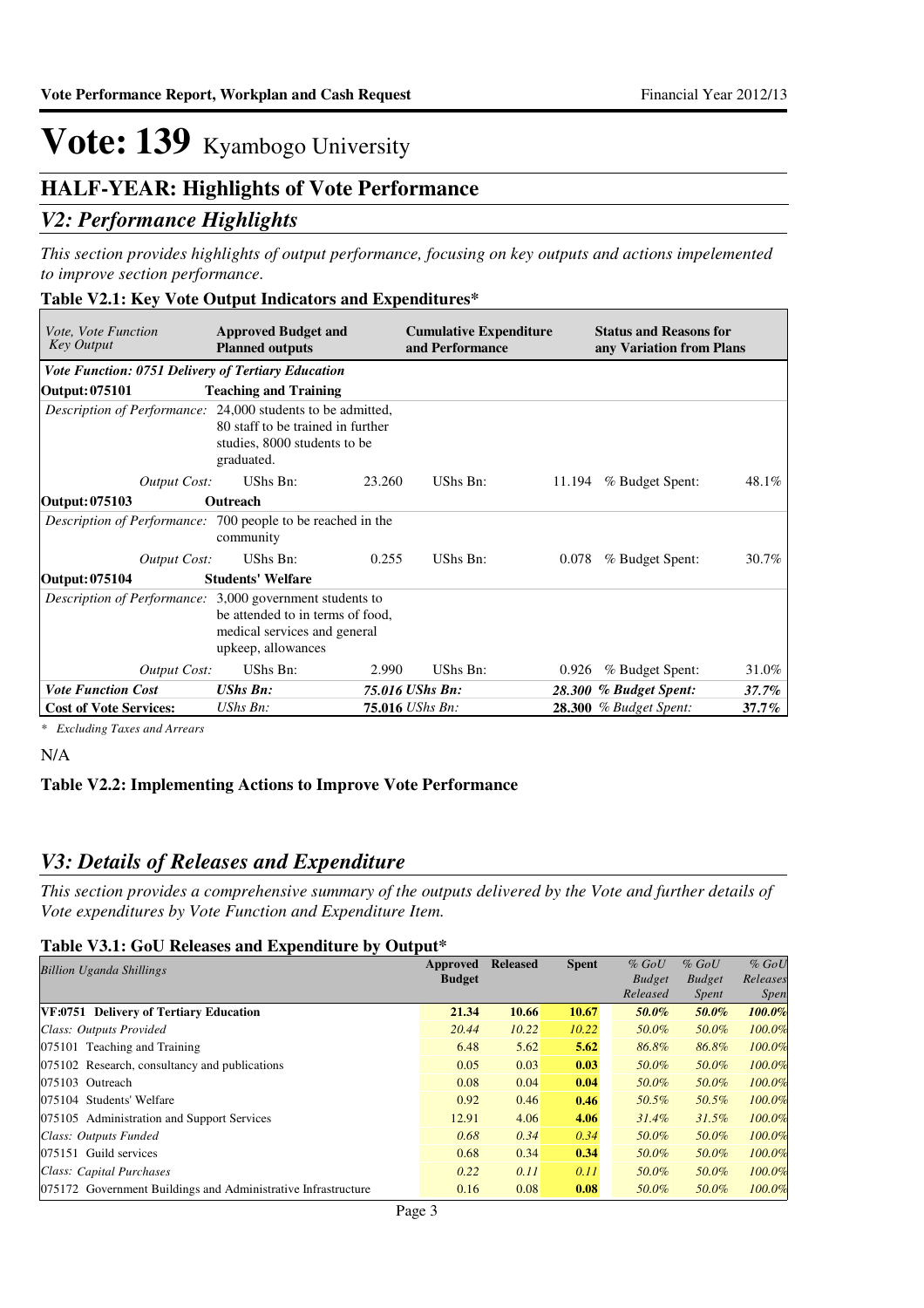## **HALF-YEAR: Highlights of Vote Performance**

| 075175 Purchase of Motor Vehicles and Other Transport Equipment | 0.06 | 0.03  | 0.03  | $50.0\%$ | 50.0% | 100.0% |
|-----------------------------------------------------------------|------|-------|-------|----------|-------|--------|
| Total For Vote                                                  |      | 10.66 | 10.67 | 50.0%    | 50.0% | 100.0% |

*\* Excluding Taxes and Arrears*

#### **Table V3.2: 2012/13 GoU Expenditure by Item**

|                    | <b>Billion Uganda Shillings</b>                               | <b>Approved</b><br><b>Budget</b> | <b>Releases</b> | <b>Expend-</b><br>iture | % Budged<br><b>Released</b> | % Budget<br><b>Spent</b> | %Releases<br><b>Spent</b> |
|--------------------|---------------------------------------------------------------|----------------------------------|-----------------|-------------------------|-----------------------------|--------------------------|---------------------------|
|                    | <b>Output Class: Outputs Provided</b>                         | 20.44                            | 10.22           | <b>10.22</b>            | 50.0%                       | 50.0%                    | $100.0\%$                 |
|                    | 211101 General Staff Salaries                                 | 14.46                            | 7.23            | 7.23                    | 50.0%                       | 50.0%                    | 100.0%                    |
|                    | 211103 Allowances                                             | 0.76                             | 0.38            | 0.38                    | 50.0%                       | 50.0%                    | 100.0%                    |
|                    | 212101 Social Security Contributions (NSSF)                   | 1.33                             | 0.66            | 0.66                    | 50.0%                       | 50.0%                    | 100.0%                    |
|                    | 212102 Pension for General Civil Service                      | 0.06                             | 0.03            | 0.03                    | 50.0%                       | 50.0%                    | 100.0%                    |
|                    | 213001 Medical Expenses(To Employees)                         | 0.04                             | 0.02            | 0.02                    | 50.0%                       | 50.0%                    | 100.0%                    |
|                    | 213002 Incapacity, death benefits and funeral expenses        | 0.06                             | 0.03            | 0.03                    | 50.0%                       | 50.0%                    | 100.0%                    |
|                    | 221001 Advertising and Public Relations                       | 0.04                             | 0.02            | 0.02                    | 50.0%                       | 50.0%                    | 100.0%                    |
|                    | 221002 Workshops and Seminars                                 | 0.02                             | 0.01            | 0.01                    | 50.0%                       | 50.0%                    | 100.0%                    |
|                    | 221003 Staff Training                                         | 0.20                             | 0.10            | 0.10                    | 50.0%                       | 50.0%                    | 100.0%                    |
|                    | 221004 Recruitment Expenses                                   | 0.04                             | 0.02            | 0.02                    | 50.0%                       | 50.0%                    | 100.0%                    |
|                    | 221006 Commissions and Related Charges                        | 0.04                             | 0.01            | 0.01                    | 25.0%                       | 25.0%                    | 100.0%                    |
|                    | 221007 Books, Periodicals and Newspapers                      | 0.07                             | 0.04            | 0.04                    | 50.0%                       | 50.0%                    | 100.0%                    |
|                    | 221008 Computer Supplies and IT Services                      | 0.06                             | 0.03            | 0.03                    | 50.0%                       | 50.0%                    | 100.0%                    |
|                    | 221009 Welfare and Entertainment                              | 0.07                             | 0.03            | 0.03                    | 50.0%                       | 50.0%                    | 100.0%                    |
|                    | 221010 Special Meals and Drinks                               | 0.03                             | 0.02            | 0.02                    | 50.0%                       | 50.0%                    | 100.0%                    |
|                    | 221011 Printing, Stationery, Photocopying and Binding         | 0.08                             | 0.04            | 0.04                    | 50.0%                       | 50.0%                    | 100.0%                    |
|                    | 221012 Small Office Equipment                                 | 0.01                             | 0.00            | 0.00                    | 25.0%                       | 50.0%                    | 200.0%                    |
|                    | 221014 Bank Charges and other Bank related costs              | 0.01                             | 0.00            | 0.00                    | 50.0%                       | 50.0%                    | 100.0%                    |
|                    | 221015 Financial and related costs (e.g. Shortages, pilfrages | 0.01                             | 0.00            | 0.00                    | 50.0%                       | 50.0%                    | 100.0%                    |
|                    | 222001 Telecommunications                                     | 0.07                             | 0.03            | 0.03                    | 50.0%                       | 50.0%                    | 100.0%                    |
|                    | 222002 Postage and Courier                                    | 0.01                             | 0.00            | 0.00                    | 50.0%                       | 50.0%                    | 100.0%                    |
|                    | 223001 Property Expenses                                      | 0.01                             | 0.00            | 0.00                    | 50.0%                       | 50.0%                    | 100.0%                    |
| 223002 Rates       |                                                               | 0.01                             | 0.01            | 0.01                    | 50.0%                       | 50.0%                    | 100.0%                    |
|                    | 223004 Guard and Security services                            | 0.02                             | 0.01            | 0.01                    | 50.0%                       | 50.0%                    | 100.0%                    |
| 223005 Electricity |                                                               | 0.77                             | 0.38            | 0.38                    | 50.0%                       | 50.0%                    | 100.0%                    |
| 223006 Water       |                                                               | 0.23                             | 0.11            | 0.11                    | 50.0%                       | 50.0%                    | 100.0%                    |
|                    | 223007 Other Utilities- (fuel, gas, f                         | 0.03                             | 0.02            | 0.02                    | 50.0%                       | 50.0%                    | 100.0%                    |
|                    | 224001 Medical and Agricultural supplies                      | 0.08                             | 0.04            | 0.04                    | 50.0%                       | 50.0%                    | 100.0%                    |
|                    | 224002 General Supply of Goods and Services                   | 1.42                             | 0.71            | 0.71                    | 50.3%                       | 50.3%                    | 100.0%                    |
|                    | 226001 Insurances                                             | 0.02                             | 0.01            | 0.01                    | 50.0%                       | 50.0%                    | 100.0%                    |
|                    | 227001 Travel Inland                                          | 0.05                             | 0.02            | 0.02                    | 50.0%                       | 50.0%                    | 100.0%                    |
|                    | 227002 Travel Abroad                                          | 0.03                             | 0.01            | 0.01                    | 50.0%                       | 50.0%                    | 100.0%                    |
|                    | 227003 Carriage, Haulage, Freight and Transport Hire          | 0.02                             | 0.01            | 0.01                    | 50.0%                       | 50.0%                    | 100.0%                    |
|                    | 227004 Fuel, Lubricants and Oils                              | 0.10                             | 0.05            | 0.05                    | 50.0%                       | 50.0%                    | 100.0%                    |
|                    | 228001 Maintenance - Civil                                    | 0.05                             | 0.03            | 0.03                    | 50.0%                       | 50.0%                    | 100.0%                    |
|                    | 228002 Maintenance - Vehicles                                 | 0.09                             | 0.04            | 0.04                    | 50.0%                       | 50.0%                    | 100.0%                    |
|                    | 228003 Maintenance Machinery, Equipment and Furniture         | 0.04                             | 0.02            | 0.02                    | 50.0%                       | 50.0%                    | 100.0%                    |
|                    | 282103 Scholarships and related costs                         | 0.05                             | 0.03            | 0.03                    | 50.0%                       | 50.0%                    | 100.0%                    |
|                    | <b>Output Class: Outputs Funded</b>                           | 0.68                             | 0.34            | 0.34                    | 50.0%                       | 50.0%                    | 100.0%                    |
|                    | 262101 Contributions to International Organisations (Curre    | 0.01                             | 0.01            | 0.01                    | 50.0%                       | 50.0%                    | 100.0%                    |
|                    | 263106 Other Current grants(current)                          | 0.67                             | 0.33            | 0.33                    | 50.0%                       | 50.0%                    | 100.0%                    |
|                    | <b>Output Class: Capital Purchases</b>                        | 0.42                             | 0.11            | 0.11                    | 26.4%                       | 26.4%                    | 100.0%                    |
|                    | 231001 Non-Residential Buildings                              | 0.16                             | 0.08            | 0.08                    | 50.0%                       | 50.0%                    | 100.0%                    |
|                    | 231004 Transport Equipment                                    | 0.06                             | 0.03            | 0.03                    | 50.0%                       | 50.0%                    | 100.0%                    |
|                    | 312206 Gross Tax                                              | 0.20                             | 0.00            | 0.00                    | $0.0\%$                     | $0.0\%$                  | N/A                       |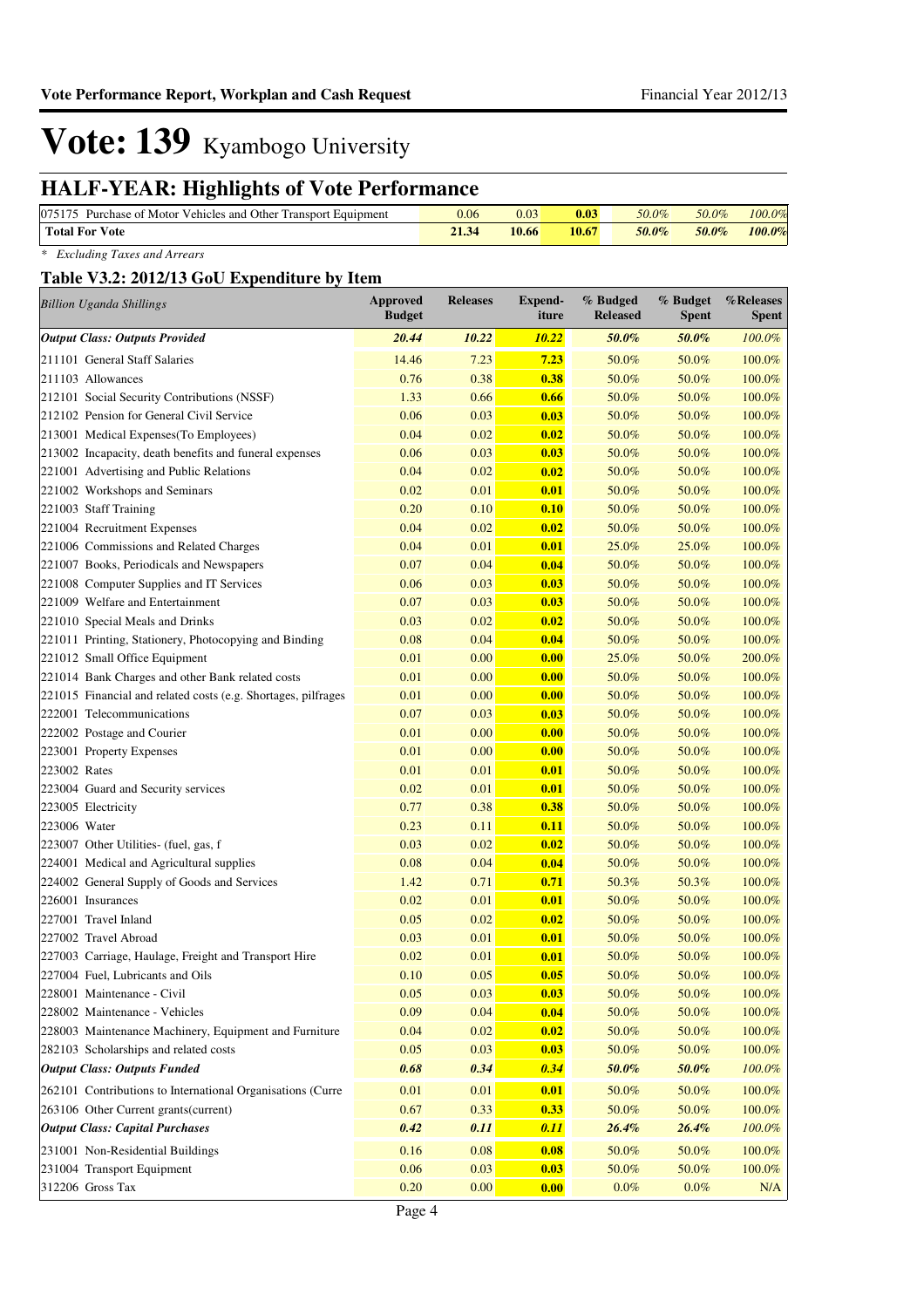## **HALF-YEAR: Highlights of Vote Performance**

| <b>Billion Uganda Shillings</b>           | Approved<br><b>Budget</b> | <b>Releases</b> | Expend-<br>iture | % Budged<br><b>Released</b> | % Budget<br><b>Spent</b> | $%$ Releases<br><b>Spent</b> |
|-------------------------------------------|---------------------------|-----------------|------------------|-----------------------------|--------------------------|------------------------------|
| <b>Output Class: Arrears</b>              | 0.08                      | 0.08            | 0.08             | 100.0%                      | $100.0\%$                | $100.0\%$                    |
| 321605 Domestic arrears                   | 0.00                      | 0.08            | 0.08             | N/A                         | N/A                      | 100.0%                       |
| 321612 Water Arrears                      | 0.08                      | 0.00            | 0.00             | $0.0\%$                     | $0.0\%$                  | N/A                          |
| <b>Grand Total:</b>                       | 21.62                     | 10.74           | 10.74            | $49.7\%$                    | $49.7\%$                 | $100.0\%$                    |
| <b>Total Excluding Taxes and Arrears:</b> | 21.34                     | 10.66           | 10.67            | $50.0\%$                    | $50.0\%$                 | $100.0\%$                    |

#### **Table V3.3: GoU Releases and Expenditure by Project and Programme\***

|                                            | -             | $\overline{ }$  |              |               |               |              |
|--------------------------------------------|---------------|-----------------|--------------|---------------|---------------|--------------|
| <b>Billion Uganda Shillings</b>            | Approved      | <b>Released</b> | <b>Spent</b> | $%$ GoU       | $%$ GoU       | $%$ GoU      |
|                                            | <b>Budget</b> |                 |              | <b>Budget</b> | <b>Budget</b> | Releases     |
|                                            |               |                 |              | Released      | <i>Spent</i>  | <i>Spent</i> |
| VF:0751 Delivery of Tertiary Education     | 21.34         | 10.66           | 10.67        | 50.0%         | 50.0%         | 100.0%       |
| <b>Recurrent Programmes</b>                |               |                 |              |               |               |              |
| 01<br>Headquarter                          | 21.12         | 10.55           | 10.55        | 50.0%         | 50.0%         | 100.0%       |
| Development Projects                       |               |                 |              |               |               |              |
| 0369<br>Development of Kyambogo University | 0.22          | 0.11            | 0.11         | 50.0%         | 50.0%         | 100.0%       |
| <b>Total For Vote</b>                      | 21.34         | 10.66           | 10.67        | 50.0%         | 50.0%         | 100.0%       |
|                                            |               |                 |              |               |               |              |

*\* Excluding Taxes and Arrears*

**Table V3.4: Donor Releases and Expenditure by Project and Programme\***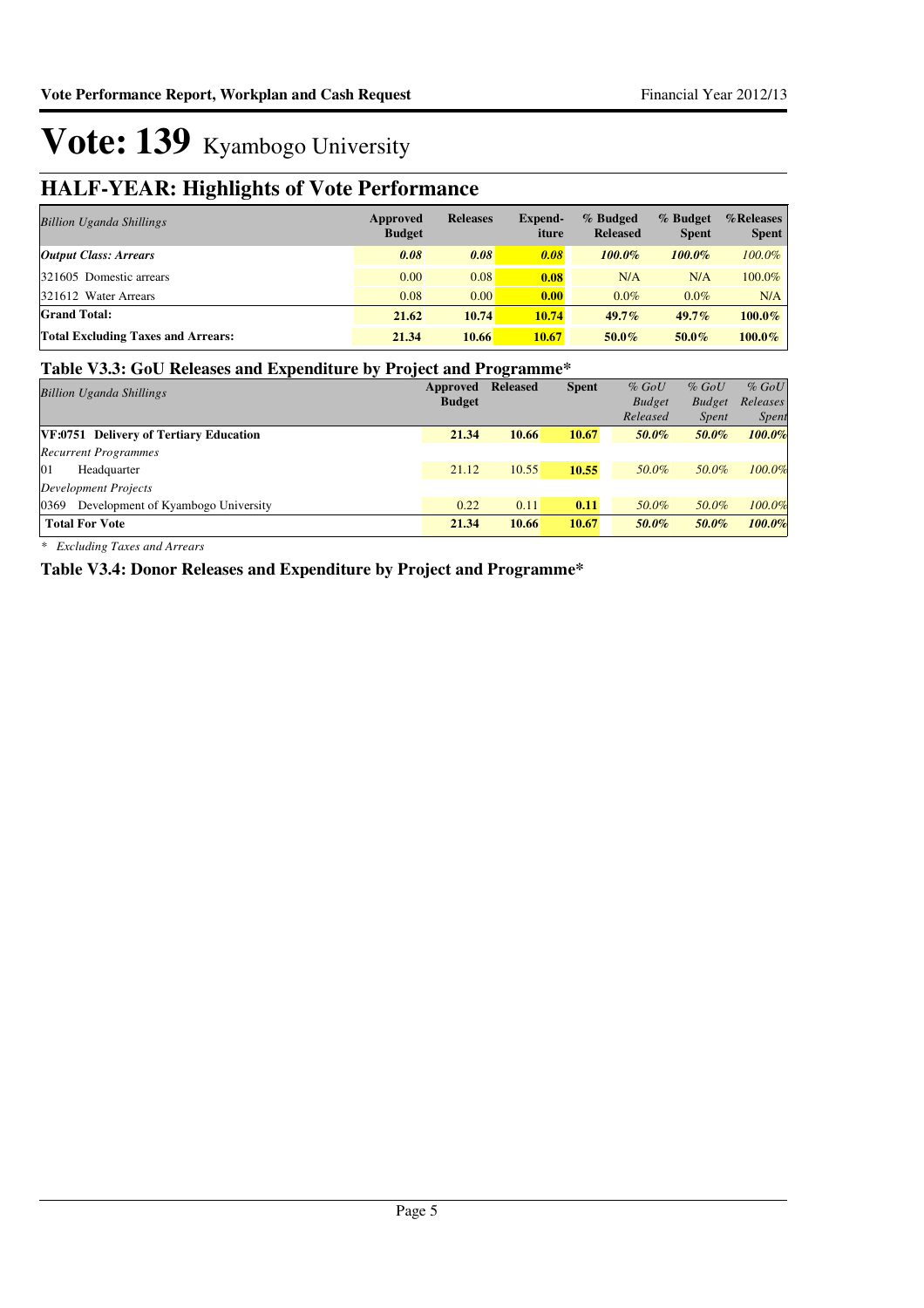### **QUARTER 2: Cumulative Outputs and Expenditure by End of Quarter**

| QUANTEN 2. Cumulative Outputs and Expenditure by Eini of Quarter                                                                       |                                                                                                                        |                         |  |
|----------------------------------------------------------------------------------------------------------------------------------------|------------------------------------------------------------------------------------------------------------------------|-------------------------|--|
| Annual Planned Outputs and Cumulative Outputs Achieved by End of<br>Quarter (Quantity and Location)                                    | Cumulative Expenditures made by the End of the Quarter to<br><b>Deliver Cumulative Outputs</b><br><b>UShs Thousand</b> |                         |  |
| Vote Function: 0751 Delivery of Tertiary Education                                                                                     |                                                                                                                        |                         |  |
| <b>Recurrent Programmes</b>                                                                                                            |                                                                                                                        |                         |  |
| Programme 01 Headquarter                                                                                                               |                                                                                                                        |                         |  |
| <b>Outputs Funded</b>                                                                                                                  |                                                                                                                        |                         |  |
| Output: 07 51 51 Guild services                                                                                                        |                                                                                                                        |                         |  |
|                                                                                                                                        |                                                                                                                        |                         |  |
|                                                                                                                                        | <b>Item</b>                                                                                                            | <b>Spent</b>            |  |
| <b>Annual Planned Outputs:</b>                                                                                                         | 262101 Contributions to International Organisations                                                                    | 7,900                   |  |
| support of guild sports, ellections, cultural galla, Industrial/school/college<br>training and exhibitions                             | (Current)<br>263106 Other Current grants (current)                                                                     | 2,523,248               |  |
| Cumulatie Outputs Achieved by the end of the Quarter:                                                                                  |                                                                                                                        |                         |  |
| sports equipents are still in procurement process, international games<br>are due for feb, guild sports were done                      |                                                                                                                        |                         |  |
| <b>Reasons for Variation in performance</b>                                                                                            |                                                                                                                        |                         |  |
| Delay in procurement process                                                                                                           |                                                                                                                        |                         |  |
|                                                                                                                                        | <b>Total</b>                                                                                                           | 2,531,148               |  |
|                                                                                                                                        | <b>Wage Recurrent</b>                                                                                                  | 0                       |  |
|                                                                                                                                        | <b>Non Wage Recurrent</b>                                                                                              | 338,080                 |  |
|                                                                                                                                        | <b>NTR</b>                                                                                                             | 2.193.068               |  |
| <b>Outputs Provided</b>                                                                                                                |                                                                                                                        |                         |  |
| Output: 07 5101 Teaching and Training                                                                                                  |                                                                                                                        |                         |  |
|                                                                                                                                        | <b>Item</b>                                                                                                            | <b>Spent</b>            |  |
| <b>Annual Planned Outputs:</b>                                                                                                         | 211101 General Staff Salaries                                                                                          | 4,843,541               |  |
| 24,000 students to be enrolled, 80 staff to be trained in further studies,                                                             | 211103 Allowances                                                                                                      | 4,799,226               |  |
| 7,500 students to graduate at the end of the academic year.                                                                            | 212101 Social Security Contributions (NSSF)                                                                            | 1,092,834               |  |
| Cumulatie Outputs Achieved by the end of the Quarter:                                                                                  | 221003 Staff Training                                                                                                  | 170,896                 |  |
| 16019 students were enrolled.<br>,80 staff to be trained for further studies, 6528 students graduated at<br>the end of financial year. | 221007 Books, Periodicals and Newspapers<br>224002 General Supply of Goods and Services                                | 62,639<br>225,334       |  |
| <b>Reasons for Variation in performance</b>                                                                                            |                                                                                                                        |                         |  |
| Students numbers wrer low due to staff srike at the bining of semester in<br>September.                                                |                                                                                                                        |                         |  |
|                                                                                                                                        | <b>Total</b>                                                                                                           | 11,194,470              |  |
|                                                                                                                                        | <b>Wage Recurrent</b>                                                                                                  | 4,843,541               |  |
|                                                                                                                                        | <b>Non Wage Recurrent</b>                                                                                              | 780,336                 |  |
| Output:<br>07 51 02 Research, consultancy and publications                                                                             | <b>NTR</b>                                                                                                             | 5,570,593               |  |
|                                                                                                                                        |                                                                                                                        |                         |  |
| <b>Annual Planned Outputs:</b>                                                                                                         | <b>Item</b>                                                                                                            | <b>Spent</b><br>103,504 |  |
| 25 research proposals to be submitted and approved                                                                                     | 282103 Scholarships and related costs                                                                                  |                         |  |
| Cumulatie Outputs Achieved by the end of the Quarter:                                                                                  |                                                                                                                        |                         |  |
| 4 research proposals were approved                                                                                                     |                                                                                                                        |                         |  |
| <b>Reasons for Variation in performance</b>                                                                                            |                                                                                                                        |                         |  |
| Delay in submission of proposals                                                                                                       |                                                                                                                        |                         |  |
|                                                                                                                                        | <b>Total</b>                                                                                                           | 103,504                 |  |
|                                                                                                                                        | <b>Wage Recurrent</b>                                                                                                  | 0                       |  |
|                                                                                                                                        | <b>Non Wage Recurrent</b>                                                                                              | 25,020                  |  |
|                                                                                                                                        | <b>NTR</b>                                                                                                             | 78,484                  |  |
|                                                                                                                                        |                                                                                                                        |                         |  |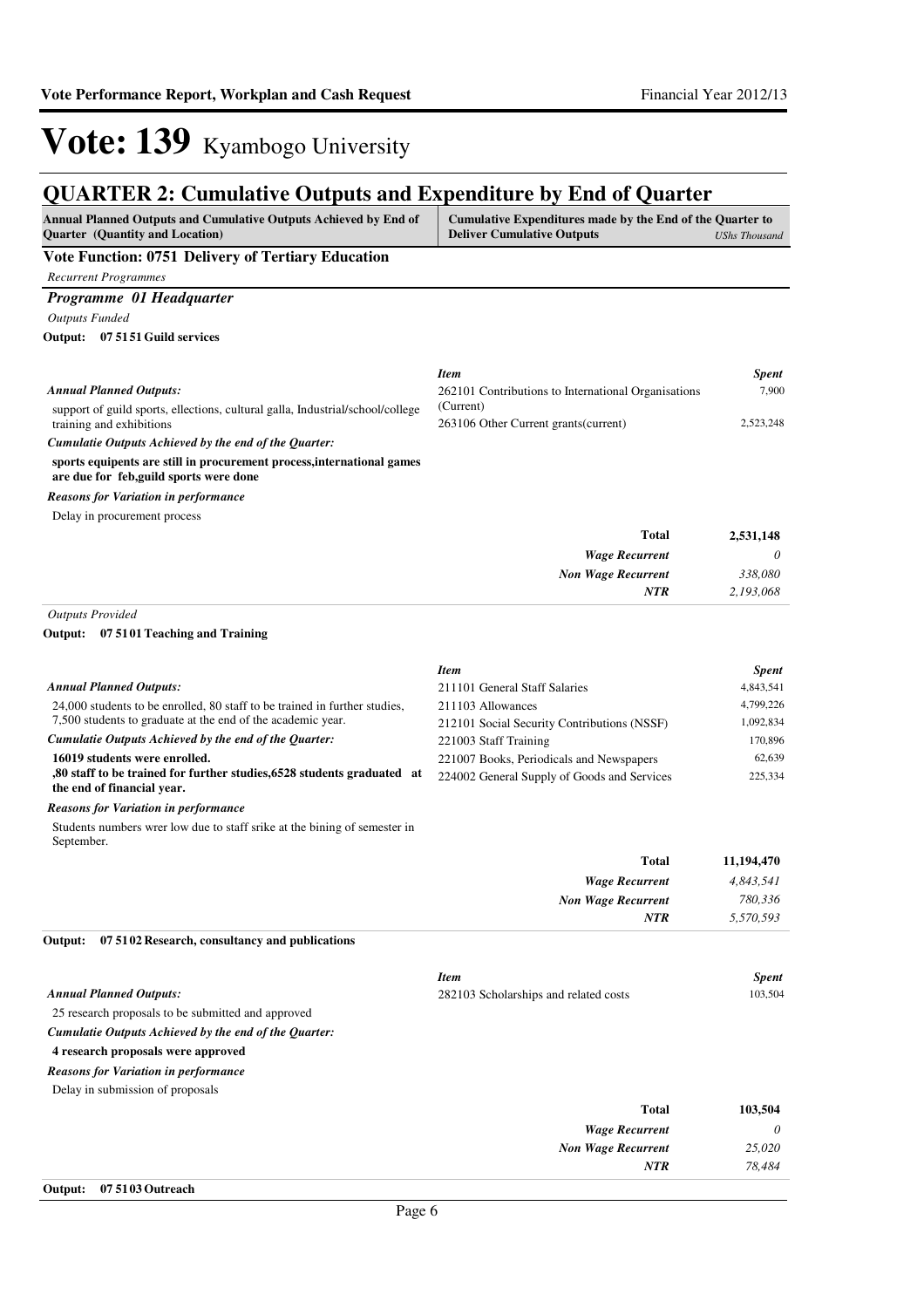## **QUARTER 2: Cumulative Outputs and Expenditure by End of Quarter**

| Annual Planned Outputs and Cumulative Outputs Achieved by End of<br><b>Quarter</b> (Quantity and Location)                 | Cumulative Expenditures made by the End of the Quarter to<br><b>Deliver Cumulative Outputs</b><br><b>UShs Thousand</b> |                   |  |  |
|----------------------------------------------------------------------------------------------------------------------------|------------------------------------------------------------------------------------------------------------------------|-------------------|--|--|
| <b>Vote Function: 0751 Delivery of Tertiary Education</b>                                                                  |                                                                                                                        |                   |  |  |
| <b>Recurrent Programmes</b>                                                                                                |                                                                                                                        |                   |  |  |
| Programme 01 Headquarter                                                                                                   |                                                                                                                        |                   |  |  |
|                                                                                                                            | <b>Item</b>                                                                                                            | Spent             |  |  |
| <b>Annual Planned Outputs:</b>                                                                                             | 224001 Medical and Agricultural supplies                                                                               | 78,475            |  |  |
| 700 people to be reached in the community                                                                                  |                                                                                                                        |                   |  |  |
| Cumulatie Outputs Achieved by the end of the Quarter:                                                                      |                                                                                                                        |                   |  |  |
| 700 students were reached in the community ,purchase medical                                                               |                                                                                                                        |                   |  |  |
| equipent was procured                                                                                                      |                                                                                                                        |                   |  |  |
| <b>Reasons for Variation in performance</b>                                                                                |                                                                                                                        |                   |  |  |
| student were met as expected because students leaders were vigilant in<br>mobilising students                              |                                                                                                                        |                   |  |  |
|                                                                                                                            | Total                                                                                                                  | 78,475            |  |  |
|                                                                                                                            | <b>Wage Recurrent</b>                                                                                                  | 0                 |  |  |
|                                                                                                                            | <b>Non Wage Recurrent</b>                                                                                              | 42,180            |  |  |
|                                                                                                                            | <b>NTR</b>                                                                                                             | 36,295            |  |  |
| Output:<br>07 51 04 Students' Welfare                                                                                      |                                                                                                                        |                   |  |  |
|                                                                                                                            |                                                                                                                        |                   |  |  |
|                                                                                                                            | <b>Item</b>                                                                                                            | <b>Spent</b>      |  |  |
| <b>Annual Planned Outputs:</b>                                                                                             | 224002 General Supply of Goods and Services                                                                            | 926,011           |  |  |
| 3,000 government sponsored students to be attended to in terms of food,<br>medical services and general upkeep, allowances |                                                                                                                        |                   |  |  |
| Cumulatie Outputs Achieved by the end of the Quarter:                                                                      |                                                                                                                        |                   |  |  |
| 2,757 government students to be attended to in terms food, medical                                                         |                                                                                                                        |                   |  |  |
| services and general upkeep allowances.                                                                                    |                                                                                                                        |                   |  |  |
| <b>Reasons for Variation in performance</b>                                                                                |                                                                                                                        |                   |  |  |
| students did not turn up as expected due to staff strike.                                                                  |                                                                                                                        |                   |  |  |
|                                                                                                                            | <b>Total</b>                                                                                                           | 926,011           |  |  |
|                                                                                                                            | <b>Wage Recurrent</b>                                                                                                  | 0                 |  |  |
|                                                                                                                            | <b>Non Wage Recurrent</b>                                                                                              | 464,483           |  |  |
|                                                                                                                            | <b>NTR</b>                                                                                                             | 461,528           |  |  |
| Output:<br>07 51 05 Administration and Support Services                                                                    |                                                                                                                        |                   |  |  |
|                                                                                                                            | <b>Item</b>                                                                                                            | Spent             |  |  |
| <b>Annual Planned Outputs:</b>                                                                                             | 211101 General Staff Salaries                                                                                          | 5,430,211         |  |  |
| 100% of employee costs and cost of goods and services to be met, enroll<br>3,000 government students                       | 211102 Contract Staff Salaries (Incl. Casuals,<br>Temporary)                                                           | 155,915           |  |  |
| Cumulatie Outputs Achieved by the end of the Quarter:                                                                      | 211103 Allowances                                                                                                      | 1,713,911         |  |  |
| 50% of employee cost and cost of goods and services were met, and                                                          | 212101 Social Security Contributions (NSSF)                                                                            | 870,915           |  |  |
| enrollment of 2757 government students.                                                                                    | 212102 Pension for General Civil Service                                                                               | 28,500            |  |  |
| <b>Reasons for Variation in performance</b>                                                                                | 213001 Medical Expenses (To Employees)                                                                                 | 71,586            |  |  |
| N/A                                                                                                                        | 213002 Incapacity, death benefits and funeral<br>expenses                                                              | 34,081            |  |  |
|                                                                                                                            | 213004 Gratuity Payments                                                                                               | 70,976            |  |  |
|                                                                                                                            | 221001 Advertising and Public Relations                                                                                | 89,899            |  |  |
|                                                                                                                            | 221002 Workshops and Seminars                                                                                          | 268,501           |  |  |
|                                                                                                                            | 221004 Recruitment Expenses                                                                                            | 19,214            |  |  |
|                                                                                                                            | 221005 Hire of Venue (chairs, projector etc)                                                                           | 11,500<br>165,489 |  |  |
|                                                                                                                            | 221006 Commissions and Related Charges<br>221008 Computer Supplies and IT Services                                     | 202,278           |  |  |
|                                                                                                                            | 221009 Welfare and Entertainment                                                                                       | 202,339           |  |  |
|                                                                                                                            | 221010 Special Meals and Drinks                                                                                        | 41,055            |  |  |
|                                                                                                                            |                                                                                                                        |                   |  |  |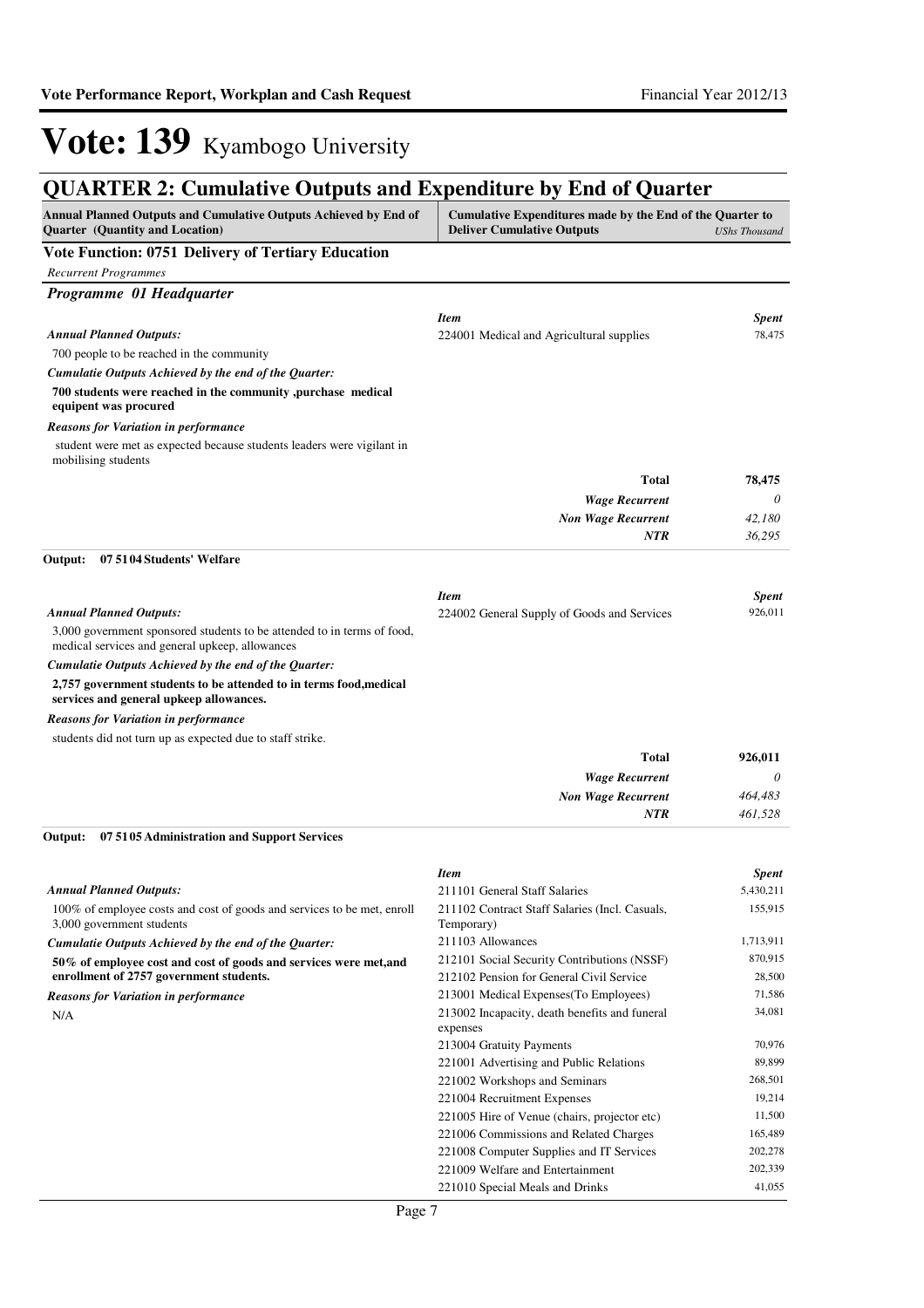## **QUARTER 2: Cumulative Outputs and Expenditure by End of Quarter**

| Annual Planned Outputs and Cumulative Outputs Achieved by End of<br><b>Quarter</b> (Quantity and Location) | Cumulative Expenditures made by the End of the Quarter to<br><b>Deliver Cumulative Outputs</b><br><b>UShs Thousand</b> |            |  |  |
|------------------------------------------------------------------------------------------------------------|------------------------------------------------------------------------------------------------------------------------|------------|--|--|
| <b>Vote Function: 0751 Delivery of Tertiary Education</b>                                                  |                                                                                                                        |            |  |  |
| <b>Recurrent Programmes</b>                                                                                |                                                                                                                        |            |  |  |
| Programme 01 Headquarter                                                                                   |                                                                                                                        |            |  |  |
|                                                                                                            | 221011 Printing, Stationery, Photocopying and                                                                          | 238,770    |  |  |
|                                                                                                            | Binding                                                                                                                |            |  |  |
|                                                                                                            | 221012 Small Office Equipment                                                                                          | 35,356     |  |  |
|                                                                                                            | 221014 Bank Charges and other Bank related costs                                                                       | 19,586     |  |  |
|                                                                                                            | 221015 Financial and related costs (e.g. Shortages,<br>pilfrages etc.)                                                 | 3,450      |  |  |
|                                                                                                            | 222001 Telecommunications                                                                                              | 139,890    |  |  |
|                                                                                                            | 222002 Postage and Courier                                                                                             | 6,288      |  |  |
|                                                                                                            | 223001 Property Expenses                                                                                               | 62,049     |  |  |
|                                                                                                            | 223002 Rates                                                                                                           | 5,000      |  |  |
|                                                                                                            | 223004 Guard and Security services                                                                                     | 134,128    |  |  |
|                                                                                                            | 223005 Electricity                                                                                                     | 383,935    |  |  |
|                                                                                                            | 223006 Water                                                                                                           | 229,890    |  |  |
|                                                                                                            | 223007 Other Utilities (fuel, gas, f                                                                                   | 19,304     |  |  |
|                                                                                                            | 224002 General Supply of Goods and Services                                                                            | 331,233    |  |  |
|                                                                                                            | 226001 Insurances                                                                                                      | 25,602     |  |  |
|                                                                                                            | 227001 Travel Inland                                                                                                   | 187,401    |  |  |
|                                                                                                            | 227002 Travel Abroad                                                                                                   | 111,516    |  |  |
|                                                                                                            | 227003 Carriage, Haulage, Freight and Transport<br>Hire                                                                | 11,997     |  |  |
|                                                                                                            | 227004 Fuel, Lubricants and Oils                                                                                       | 253,053    |  |  |
|                                                                                                            | 228001 Maintenance - Civil                                                                                             | 208,001    |  |  |
|                                                                                                            | 228002 Maintenance - Vehicles                                                                                          | 50,552     |  |  |
|                                                                                                            | 228003 Maintenance Machinery, Equipment and<br>Furniture                                                               | 36,168     |  |  |
|                                                                                                            | 228004 Maintenance Other                                                                                               | 177,502    |  |  |
|                                                                                                            | Total                                                                                                                  | 12,093,670 |  |  |
|                                                                                                            | <b>Wage Recurrent</b>                                                                                                  | 2,385,625  |  |  |
|                                                                                                            | <b>Non Wage Recurrent</b>                                                                                              | 1,675,557  |  |  |
|                                                                                                            | NTR                                                                                                                    | 8,032,488  |  |  |
| <b>Development Projects</b>                                                                                |                                                                                                                        |            |  |  |
| Project 0369 Development of Kyambogo University                                                            |                                                                                                                        |            |  |  |
| Capital Purchases                                                                                          |                                                                                                                        |            |  |  |
| 07 51 72 Government Buildings and Administrative Infrastructure<br>Output:                                 |                                                                                                                        |            |  |  |
|                                                                                                            | <b>Item</b>                                                                                                            | Spent      |  |  |

| <b>Annual Planned Outputs:</b> |  |
|--------------------------------|--|
|--------------------------------|--|

| Lecture block constructions for SOME&VOC, SCI&EDUC, ARTS&SOC,               |
|-----------------------------------------------------------------------------|
| A/R, renovate and equipe medical centre, construction of 5 waterborne       |
| toilets, rehabilitation of sanitary, sewage and water system and renovation |
| of 2 staff houses                                                           |

*Cumulatie Outputs Achieved by the end of the Quarter:*

**Lecture block construction for SOME,VOV,SCI,EDUC,ARTS & SOC,A/R are under procurement process,,some medical equipment were procured & renovation of medical cemntre was completed ,construction of of 5 water borne toilets is ongoing ,rehabilitation of sanitory ,sewerage &water system was done**

*Reasons for Variation in performance*

Delay in procurement process

**Total 96,355**

231001 Non-Residential Buildings 96,355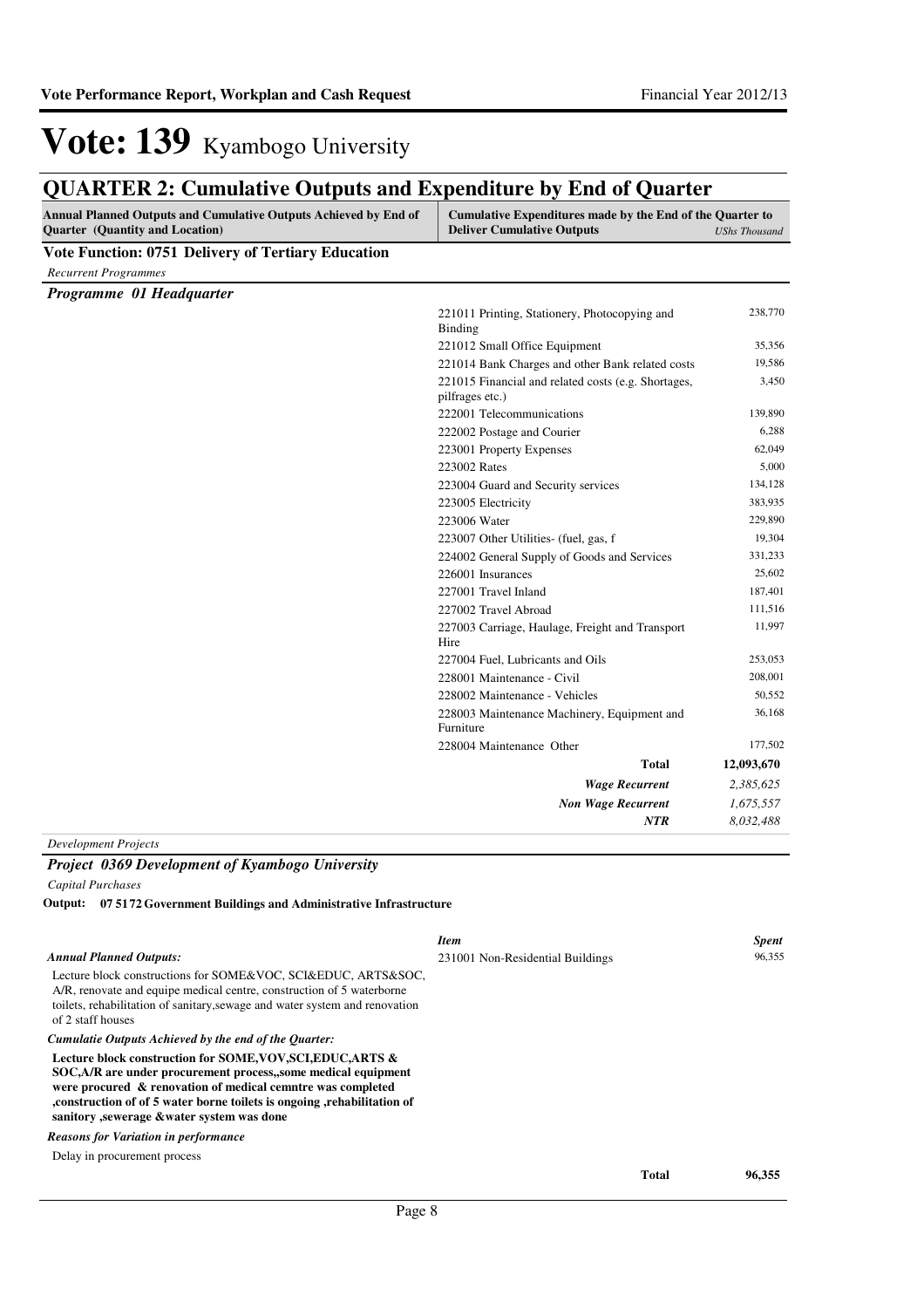## **QUARTER 2: Cumulative Outputs and Expenditure by End of Quarter**

| <b>Annual Planned Outputs and Cumulative Outputs Achieved by End of</b><br><b>Quarter</b> (Quantity and Location)                                         | Cumulative Expenditures made by the End of the Quarter to<br><b>Deliver Cumulative Outputs</b> | <b>UShs Thousand</b> |
|-----------------------------------------------------------------------------------------------------------------------------------------------------------|------------------------------------------------------------------------------------------------|----------------------|
| Vote Function: 0751 Delivery of Tertiary Education                                                                                                        |                                                                                                |                      |
| <b>Development Projects</b>                                                                                                                               |                                                                                                |                      |
| Project 0369 Development of Kyambogo University                                                                                                           |                                                                                                |                      |
|                                                                                                                                                           | <b>GoU</b> Development                                                                         | 81,425               |
|                                                                                                                                                           | <b>Donor Development</b>                                                                       | 0                    |
|                                                                                                                                                           | <b>NTR</b>                                                                                     | 14,930               |
| Output:<br>07 51 73 Roads, Streets and Highways                                                                                                           |                                                                                                |                      |
|                                                                                                                                                           | <b>Item</b>                                                                                    | <b>Spent</b>         |
| <b>Annual Planned Outputs:</b>                                                                                                                            | 231003 Roads and Bridges                                                                       | 277,255              |
| Resurfacing of cavers crescent, road work for mackey and walkway for<br>Harlow                                                                            |                                                                                                |                      |
| Cumulatie Outputs Achieved by the end of the Quarter:                                                                                                     |                                                                                                |                      |
| Resurfacing of covers crecent, road works for mackey and walkway<br>to Harlow is ongoing                                                                  |                                                                                                |                      |
| <b>Reasons for Variation in performance</b>                                                                                                               |                                                                                                |                      |
| N/A                                                                                                                                                       |                                                                                                |                      |
|                                                                                                                                                           | <b>Total</b>                                                                                   | 277,255              |
|                                                                                                                                                           | <b>GoU</b> Development                                                                         | 0                    |
|                                                                                                                                                           | <b>Donor Development</b>                                                                       | 0                    |
|                                                                                                                                                           | <b>NTR</b>                                                                                     | 277,255              |
| 075175 Purchase of Motor Vehicles and Other Transport Equipment<br>Output:                                                                                |                                                                                                |                      |
|                                                                                                                                                           | <b>Item</b>                                                                                    | <b>Spent</b>         |
| <b>Annual Planned Outputs:</b>                                                                                                                            | 231004 Transport Equipment                                                                     | 333,063              |
| Buy 2 station wagons, 4 Double cabin pickups, a 67 seater bus, water<br>borwser, packing yard and washing bay                                             |                                                                                                |                      |
| Cumulatie Outputs Achieved by the end of the Quarter:                                                                                                     |                                                                                                |                      |
| 2 station wagons ,4 Double cabin pickups, a 67 seater bus & water<br>borwzer were delivered ,parking yard & washing bay are under<br>procurement process. |                                                                                                |                      |
| <b>Reasons for Variation in performance</b>                                                                                                               |                                                                                                |                      |
| Delay in procurement process                                                                                                                              |                                                                                                |                      |
|                                                                                                                                                           | <b>Total</b>                                                                                   | 333,063              |
|                                                                                                                                                           | <b>GoU</b> Development                                                                         | 30,000               |
|                                                                                                                                                           | <b>Donor Development</b>                                                                       | 0                    |
|                                                                                                                                                           | <b>NTR</b>                                                                                     | 303,063              |
| Output:<br>07 51 77 Purchase of Specialised Machinery & Equipment                                                                                         |                                                                                                |                      |
|                                                                                                                                                           |                                                                                                |                      |
| <b>Annual Planned Outputs:</b>                                                                                                                            |                                                                                                |                      |

Procure computers, printers, photocopiers for 13 IGUs and medical equipments for medical centre

*Cumulatie Outputs Achieved by the end of the Quarter:*

#### **Procuring computers,printers,photocopiers for 13 IGUs was done &**

**and some medical equipment were procured**

#### *Reasons for Variation in performance*

| Delay in procurement process |  |
|------------------------------|--|
|------------------------------|--|

| 0 |
|---|
|   |
|   |
|   |
|   |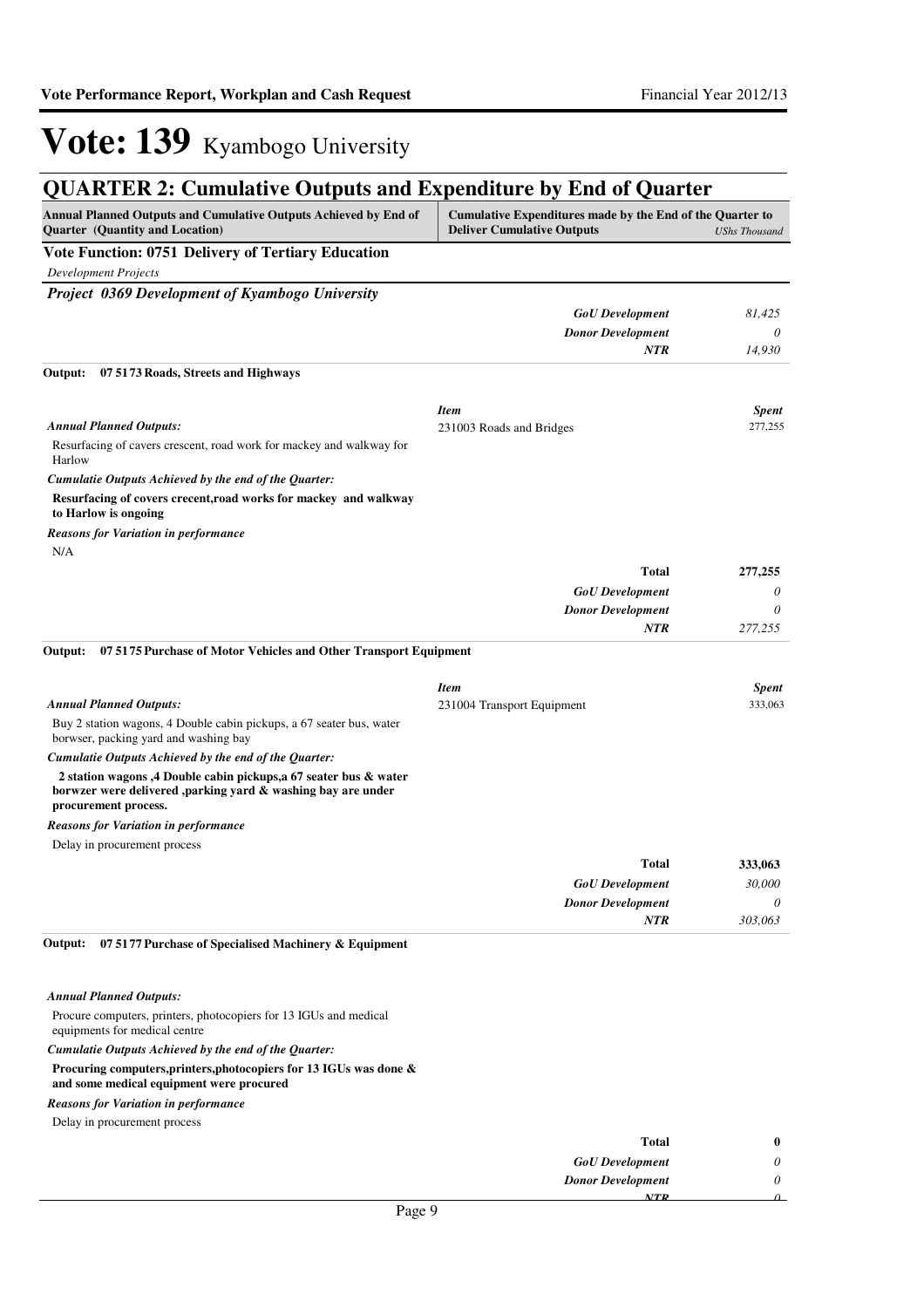*NTR 17,634,188*

# Vote: 139 Kyambogo University

## **QUARTER 2: Cumulative Outputs and Expenditure by End of Quarter**

| Annual Planned Outputs and Cumulative Outputs Achieved by End of<br><b>Quarter</b> (Quantity and Location) | Cumulative Expenditures made by the End of the Quarter to<br><b>Deliver Cumulative Outputs</b> | <b>UShs Thousand</b> |
|------------------------------------------------------------------------------------------------------------|------------------------------------------------------------------------------------------------|----------------------|
| <b>Vote Function: 0751 Delivery of Tertiary Education</b>                                                  |                                                                                                |                      |
| <b>Development Projects</b>                                                                                |                                                                                                |                      |
| <b>Project 0369 Development of Kyambogo University</b>                                                     |                                                                                                |                      |
| Output: 07 5178 Purchase of Office and Residential Furniture and Fittings                                  |                                                                                                |                      |
|                                                                                                            | <b>Item</b>                                                                                    | <b>Spent</b>         |
| <b>Annual Planned Outputs:</b>                                                                             | 231006 Furniture and Fixtures                                                                  | 65,511               |
| Refurbrishment of council, board rooms, classrooms and furniture for<br>offices                            |                                                                                                |                      |
| Cumulatie Outputs Achieved by the end of the Quarter:                                                      |                                                                                                |                      |
| Refurbrishment of council, board rooms, some classrooms was done &<br>furniture for offices was bought.    |                                                                                                |                      |
| <b>Reasons for Variation in performance</b>                                                                |                                                                                                |                      |
| N/A                                                                                                        |                                                                                                |                      |
|                                                                                                            | <b>Total</b>                                                                                   | 65,511               |
|                                                                                                            | <b>GoU</b> Development                                                                         | 0                    |
|                                                                                                            | <b>Donor Development</b>                                                                       | 0                    |
|                                                                                                            | <b>NTR</b>                                                                                     | 65,511               |
| Output:<br>07 51 79 Acquisition of Other Capital Assets                                                    |                                                                                                |                      |
|                                                                                                            | <b>Item</b>                                                                                    | <b>Spent</b>         |
| <b>Annual Planned Outputs:</b>                                                                             | 231007 Other Structures                                                                        | 600,974              |
| Continuation of development of the Master plan and fencing off the<br>campus                               |                                                                                                |                      |
| Cumulatie Outputs Achieved by the end of the Quarter:                                                      |                                                                                                |                      |
| Development of master plan was completed & fencing off the compus<br>is ongoing.                           |                                                                                                |                      |
| <b>Reasons for Variation in performance</b>                                                                |                                                                                                |                      |
| N/A                                                                                                        |                                                                                                |                      |
|                                                                                                            | <b>Total</b>                                                                                   | 600,974              |
|                                                                                                            | <b>GoU</b> Development                                                                         | 0                    |
|                                                                                                            | <b>Donor Development</b>                                                                       | 0                    |
|                                                                                                            | <b>NTR</b>                                                                                     | 600,974              |
|                                                                                                            | <b>GRAND TOTAL</b>                                                                             | 28,300,436           |
|                                                                                                            | <b>Wage Recurrent</b>                                                                          | 7,229,166            |
|                                                                                                            | <b>Non Wage Recurrent</b><br><b>GoU</b> Development                                            | 3,325,657<br>111,425 |
|                                                                                                            | <b>Donor Development</b>                                                                       | 0                    |
|                                                                                                            |                                                                                                |                      |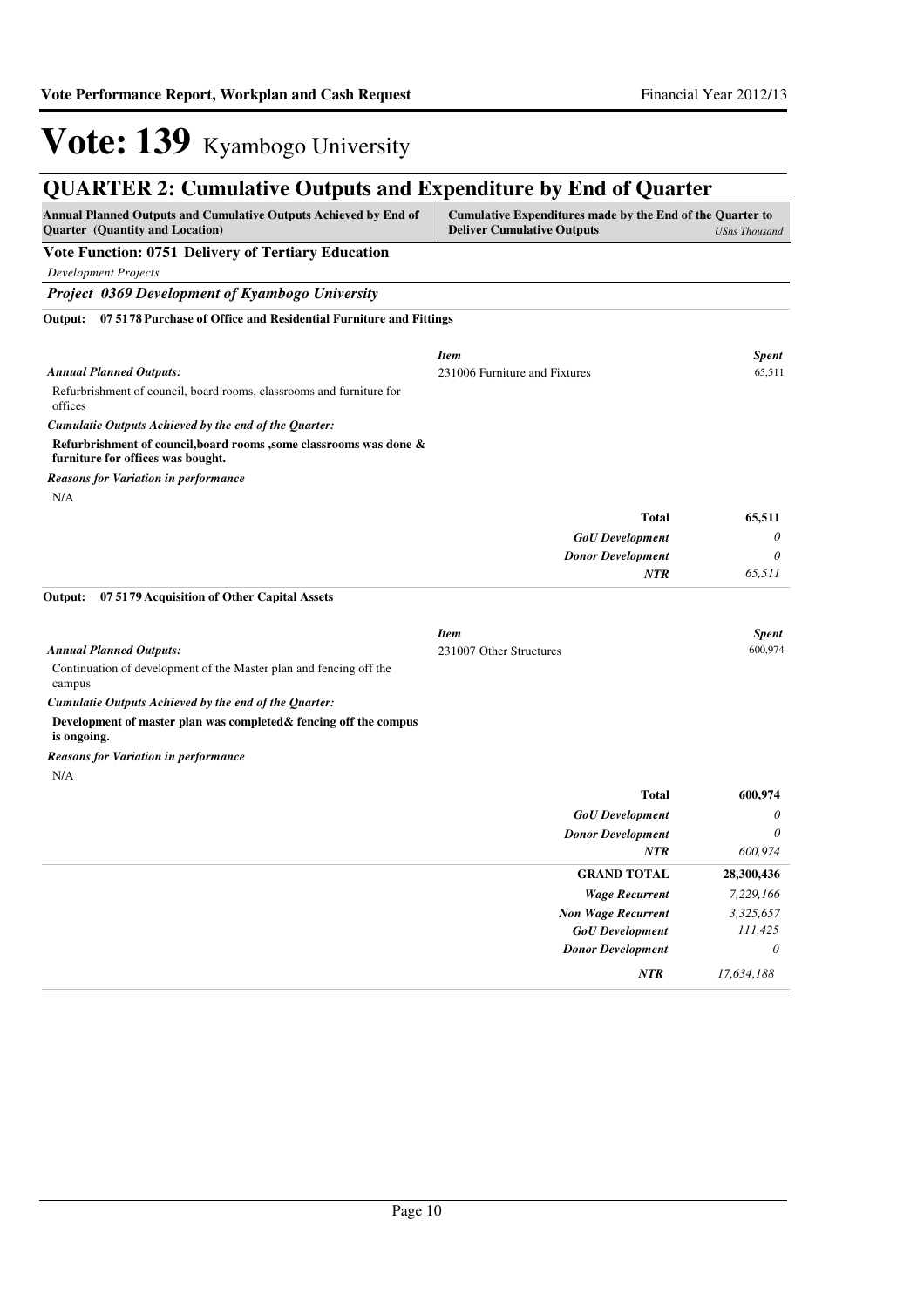*74,215*

*NTR*

## Vote: 139 Kyambogo University

#### **QUARTER 2: Outputs and Expenditure in Quarter Planned and Actual Outputs in Quarter (Quantity and Location) Expenditures incurred in the Quarter to deliver outputs**  *UShs Thousand* **Vote Function: 0751 Delivery of Tertiary Education** *Recurrent Programmes Programme 01 Headquarter Outputs Funded* support of guild sports,ellections,cultural galla,industrial/school/college training and exhibitions. **sports equipents are still in procurement process,international games are due for feb,guild sports were done 07 5151 Guild services Output:** *Wage Recurrent Non Wage Recurrent* **Total** *0 169,040 1,687,294* **1,856,334** *Actual Outputs Achieved in Quarter: Outputs Planned in Quarter: NTR* Delay in procurement process *Reasons for Variation in performance Item Spent* 262101 Contributions to International Organisations (Current) 2,500 263106 Other Current grants(current) 1,853,834 *Outputs Provided* 80 staff to be enrolled for further studies,24000 students to be enrolleds,7500 students to be graduated at the end of Academic year. **16019 students were enrolled. ,80 staff to be trained for further studies,6528 students graduated at the end of financial year. 07 5101 Teaching and Training Output:** *Wage Recurrent Non Wage Recurrent* **Total** *3,614,583 390,168 2,662,885* **6,667,635** *Actual Outputs Achieved in Quarter: Outputs Planned in Quarter: NTR* Students numbers wrer low due to staff srike at the bining of semester in September. *Reasons for Variation in performance Item Spent* 211101 General Staff Salaries 3,614,583 211103 Allowances 2,697,479 212101 Social Security Contributions (NSSF) 108,050 221003 Staff Training 110,224 221007 Books, Periodicals and Newspapers 24,849 224002 General Supply of Goods and Services 112,449 25 research proposals to be sbmitted and approved . **4 research proposals were approved 07 5102 Research, consultancy and publications** *Wage Recurrent Non Wage Recurrent* **Total** *0 12,510* **86,725** *Actual Outputs Achieved in Quarter: Outputs Planned in Quarter:* **Output:** Delay in submission of proposals *Reasons for Variation in performance Item Spent* 282103 Scholarships and related costs 86,725

| Output: |  | 07 51 03 Outreach |
|---------|--|-------------------|
|---------|--|-------------------|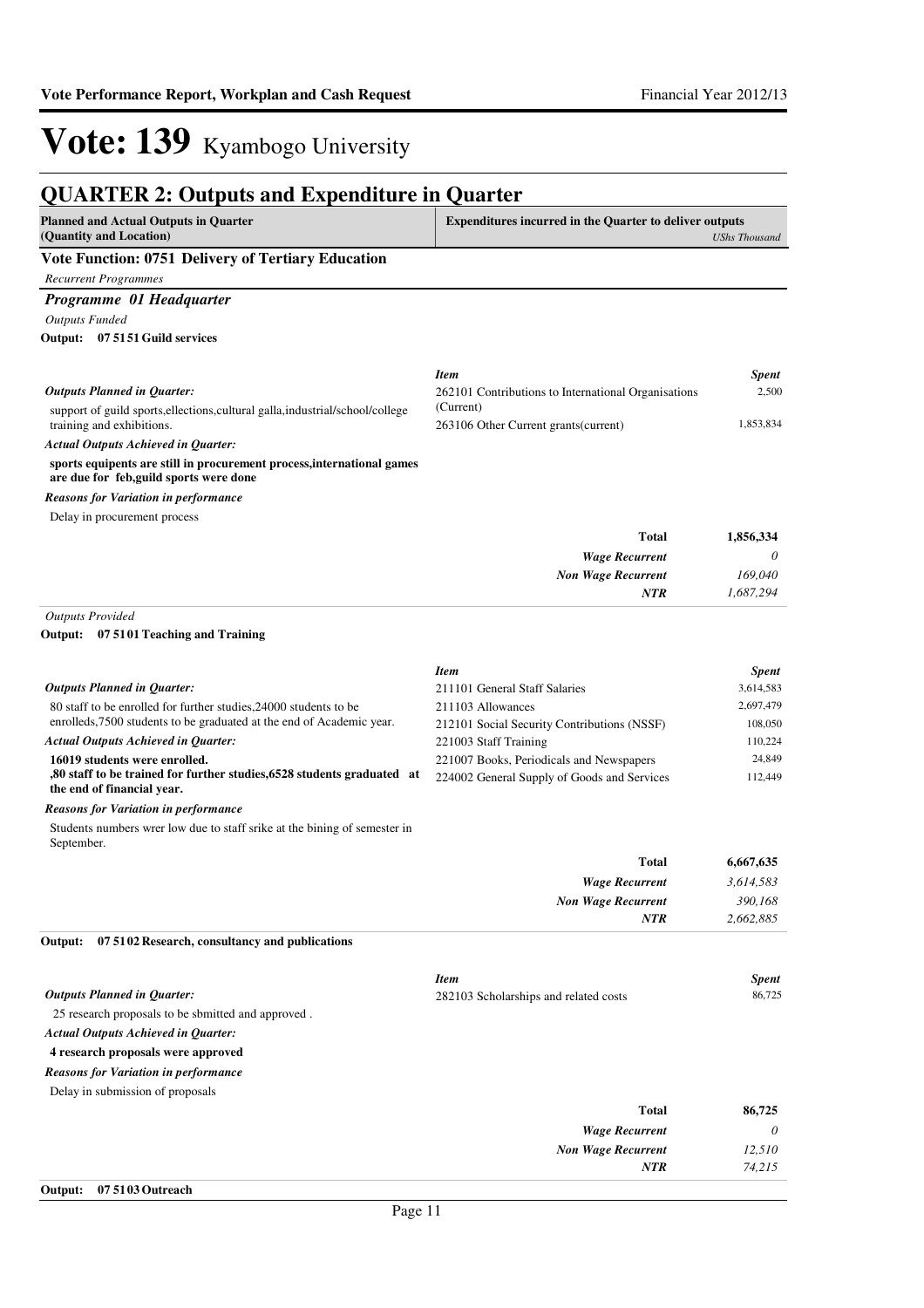| <b>QUARTER 2: Outputs and Expenditure in Quarter</b>                                                                     |                                                                |                        |
|--------------------------------------------------------------------------------------------------------------------------|----------------------------------------------------------------|------------------------|
| <b>Planned and Actual Outputs in Quarter</b><br>(Quantity and Location)                                                  | <b>Expenditures incurred in the Quarter to deliver outputs</b> | <b>UShs Thousand</b>   |
| <b>Vote Function: 0751 Delivery of Tertiary Education</b>                                                                |                                                                |                        |
| <b>Recurrent Programmes</b>                                                                                              |                                                                |                        |
| Programme 01 Headquarter                                                                                                 |                                                                |                        |
|                                                                                                                          |                                                                |                        |
| <b>Outputs Planned in Quarter:</b>                                                                                       | <b>Item</b><br>224001 Medical and Agricultural supplies        | <b>Spent</b><br>28,869 |
| 700 community membersto be reached                                                                                       |                                                                |                        |
| Assortment of medical and veterinary servicesprocured                                                                    |                                                                |                        |
| <b>Actual Outputs Achieved in Quarter:</b>                                                                               |                                                                |                        |
| 700 students were reached in the community , some medical equipent                                                       |                                                                |                        |
| was procured                                                                                                             |                                                                |                        |
| <b>Reasons for Variation in performance</b>                                                                              |                                                                |                        |
| student were met as expected because students leaders were vigilant in<br>mobilising students                            |                                                                |                        |
|                                                                                                                          | Total                                                          | 28,869                 |
|                                                                                                                          | <b>Wage Recurrent</b>                                          | 0                      |
|                                                                                                                          | <b>Non Wage Recurrent</b>                                      | 21,090                 |
|                                                                                                                          | <b>NTR</b>                                                     | 7,779                  |
| Output:<br>07 5104 Students' Welfare                                                                                     |                                                                |                        |
|                                                                                                                          |                                                                |                        |
|                                                                                                                          | <b>Item</b>                                                    | <b>Spent</b>           |
| <b>Outputs Planned in Quarter:</b>                                                                                       | 224002 General Supply of Goods and Services                    | 312,242                |
| 3000 government sponsored students to be attended to in terms of<br>food, medical services and general upkeep allowance. |                                                                |                        |
| <b>Actual Outputs Achieved in Quarter:</b>                                                                               |                                                                |                        |
| 2,757 government students to be attended to in terms food, medical<br>services and general upkeep allowances.            |                                                                |                        |
| <b>Reasons for Variation in performance</b>                                                                              |                                                                |                        |
| students did not turn up as expected due to staff strike.                                                                |                                                                |                        |
|                                                                                                                          | Total                                                          | 312,242                |
|                                                                                                                          | <b>Wage Recurrent</b>                                          | 0                      |
|                                                                                                                          | <b>Non Wage Recurrent</b>                                      | 232,242                |
|                                                                                                                          | <b>NTR</b>                                                     | 80,000                 |
| 07 5105 Administration and Support Services<br>Output:                                                                   |                                                                |                        |
|                                                                                                                          | <b>Item</b>                                                    | <b>Spent</b>           |
| <b>Outputs Planned in Quarter:</b>                                                                                       | 211101 General Staff Salaries                                  | 1,205,856              |
| 100% of employee costs and cost of goods & services to be met, enroll                                                    | 211102 Contract Staff Salaries (Incl. Casuals,                 | 67,822                 |
| 3000 government students.                                                                                                | Temporary)                                                     |                        |
| <b>Actual Outputs Achieved in Quarter:</b>                                                                               | 211103 Allowances                                              | 1,505,852              |
| 50% of employee cost and cost of goods and services were met, and                                                        | 212101 Social Security Contributions (NSSF)                    | 224,392                |
| enrollment of 2757 government students.                                                                                  | 212102 Pension for General Civil Service                       | 14,250                 |
| <b>Reasons for Variation in performance</b>                                                                              | 213001 Medical Expenses (To Employees)                         | 56,599                 |
| N/A                                                                                                                      | 213002 Incapacity, death benefits and funeral<br>expenses      | 15,949                 |
|                                                                                                                          | 213004 Gratuity Payments                                       | 70,976                 |
|                                                                                                                          | 221001 Advertising and Public Relations                        | 59,614                 |
|                                                                                                                          | 221002 Workshops and Seminars                                  | 168,051                |
|                                                                                                                          | 221004 Recruitment Expenses                                    | 8,750                  |
|                                                                                                                          | 221005 Hire of Venue (chairs, projector etc)                   | 5,670                  |
|                                                                                                                          | 221006 Commissions and Related Charges                         | 150,561                |
|                                                                                                                          | 221008 Computer Supplies and IT Services                       | 161,523                |
|                                                                                                                          | 221009 Welfare and Entertainment                               | 144,879                |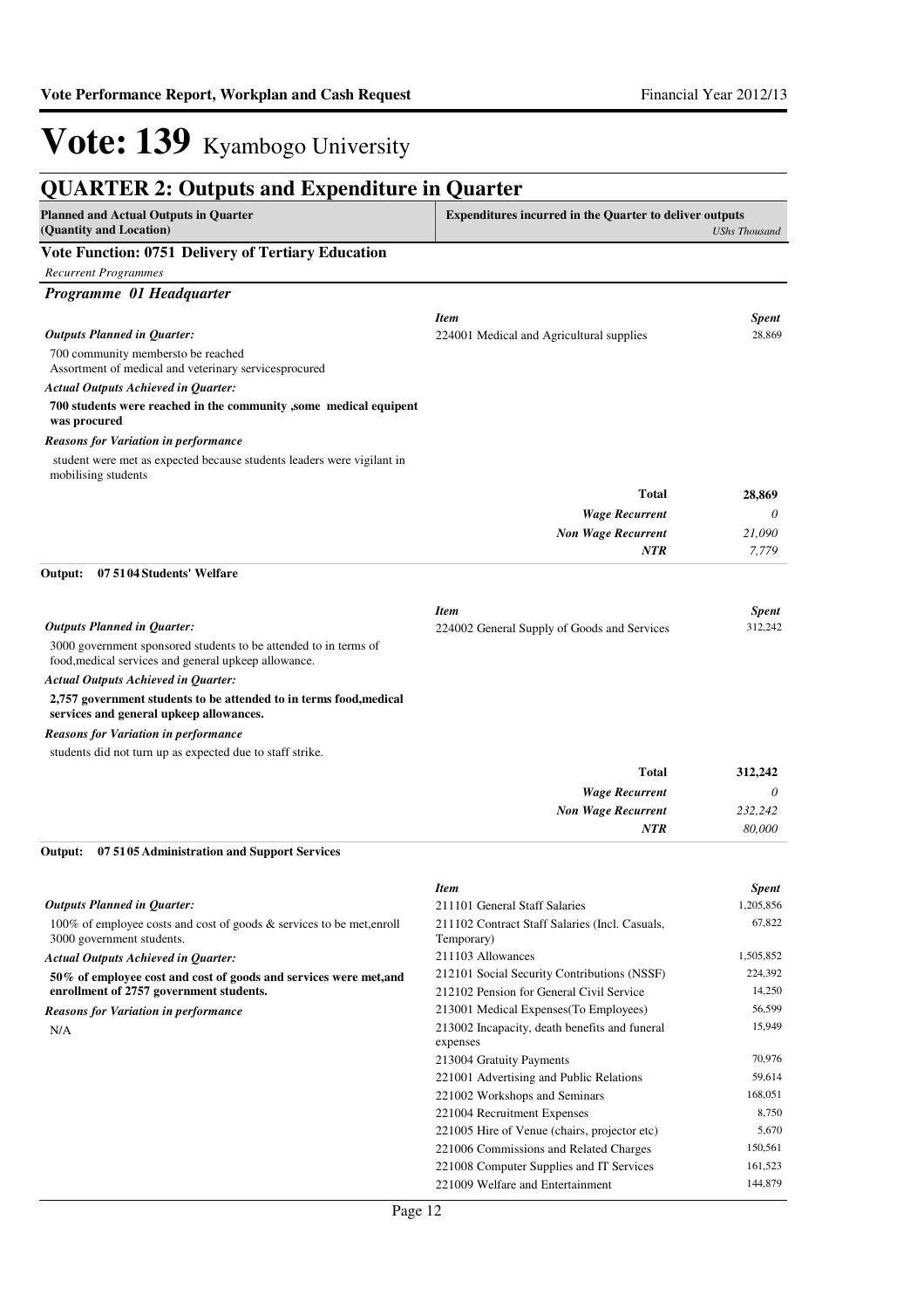## **QUARTER 2: Outputs and Expenditure in Quarter**

| <b>Planned and Actual Outputs in Quarter</b><br>(Quantity and Location) | <b>Expenditures incurred in the Quarter to deliver outputs</b><br><b>UShs Thousand</b> |           |
|-------------------------------------------------------------------------|----------------------------------------------------------------------------------------|-----------|
| <b>Vote Function: 0751 Delivery of Tertiary Education</b>               |                                                                                        |           |
| <b>Recurrent Programmes</b>                                             |                                                                                        |           |
| Programme 01 Headquarter                                                |                                                                                        |           |
|                                                                         | 221010 Special Meals and Drinks                                                        | 8,500     |
|                                                                         | 221011 Printing, Stationery, Photocopying and                                          | 187,745   |
|                                                                         | <b>Binding</b>                                                                         |           |
|                                                                         | 221012 Small Office Equipment                                                          | 28,553    |
|                                                                         | 221014 Bank Charges and other Bank related costs                                       | 2,450     |
|                                                                         | 221015 Financial and related costs (e.g. Shortages,<br>pilfrages etc.)                 | 1,725     |
|                                                                         | 222001 Telecommunications                                                              | 80,078    |
|                                                                         | 222002 Postage and Courier                                                             | 2,000     |
|                                                                         | 223001 Property Expenses                                                               | 4,533     |
|                                                                         | 223002 Rates                                                                           | 2,500     |
|                                                                         | 223004 Guard and Security services                                                     | 129,128   |
|                                                                         | 223005 Electricity                                                                     | 191,968   |
|                                                                         | 223006 Water                                                                           | 173,251   |
|                                                                         | 223007 Other Utilities- (fuel, gas, f                                                  | 10,804    |
|                                                                         | 224002 General Supply of Goods and Services                                            | 113,973   |
|                                                                         | 226001 Insurances                                                                      | 19,479    |
|                                                                         | 227001 Travel Inland                                                                   | 74,321    |
|                                                                         | 227002 Travel Abroad                                                                   | 68,735    |
|                                                                         | 227003 Carriage, Haulage, Freight and Transport<br>Hire                                | 5,000     |
|                                                                         | 227004 Fuel, Lubricants and Oils                                                       | 222,977   |
|                                                                         | 228001 Maintenance - Civil                                                             | 63,450    |
|                                                                         | 228002 Maintenance - Vehicles                                                          | 22,000    |
|                                                                         | 228003 Maintenance Machinery, Equipment and<br>Furniture                               | 22,700    |
|                                                                         | 228004 Maintenance Other                                                               | 162,408   |
|                                                                         | <b>Total</b>                                                                           | 5,459,023 |
|                                                                         | <b>Wage Recurrent</b>                                                                  | $\theta$  |
|                                                                         | <b>Non Wage Recurrent</b>                                                              | 842,155   |
|                                                                         | <b>NTR</b>                                                                             | 4,616,868 |

*Development Projects*

## *Project 0369 Development of Kyambogo University*

*Capital Purchases*

**07 5172 Government Buildings and Administrative Infrastructure Output:**

|                                                                                                                                                                                                                                                                                                                       | <b>Item</b>                      | <b>Spent</b> |
|-----------------------------------------------------------------------------------------------------------------------------------------------------------------------------------------------------------------------------------------------------------------------------------------------------------------------|----------------------------------|--------------|
| <b>Outputs Planned in Ouarter:</b>                                                                                                                                                                                                                                                                                    | 231001 Non-Residential Buildings | 55,643       |
| Lecture block constructions for SOME&VOC, SCI&EDUC, ARTS&SOC,<br>A/R, renovate and equipe medical centre, construction of 5 waterborne<br>toilets, rehabilitation of sanitary, sewage and water system and renovation<br>of 2 staff houses                                                                            |                                  |              |
| <b>Actual Outputs Achieved in Ouarter:</b>                                                                                                                                                                                                                                                                            |                                  |              |
| Lecture block construction for SOME, VOV, SCI, EDUC, ARTS &<br>SOC, A/R are under procurement process, some medical equipment<br>were procured & renovation of medical cemntre was completed<br>construction of of 5 water borne toilets is ongoing, rehabilitation of<br>sanitory , sewerage & water system was done |                                  |              |
| <b>Reasons for Variation in performance</b>                                                                                                                                                                                                                                                                           |                                  |              |

Delay in procurement process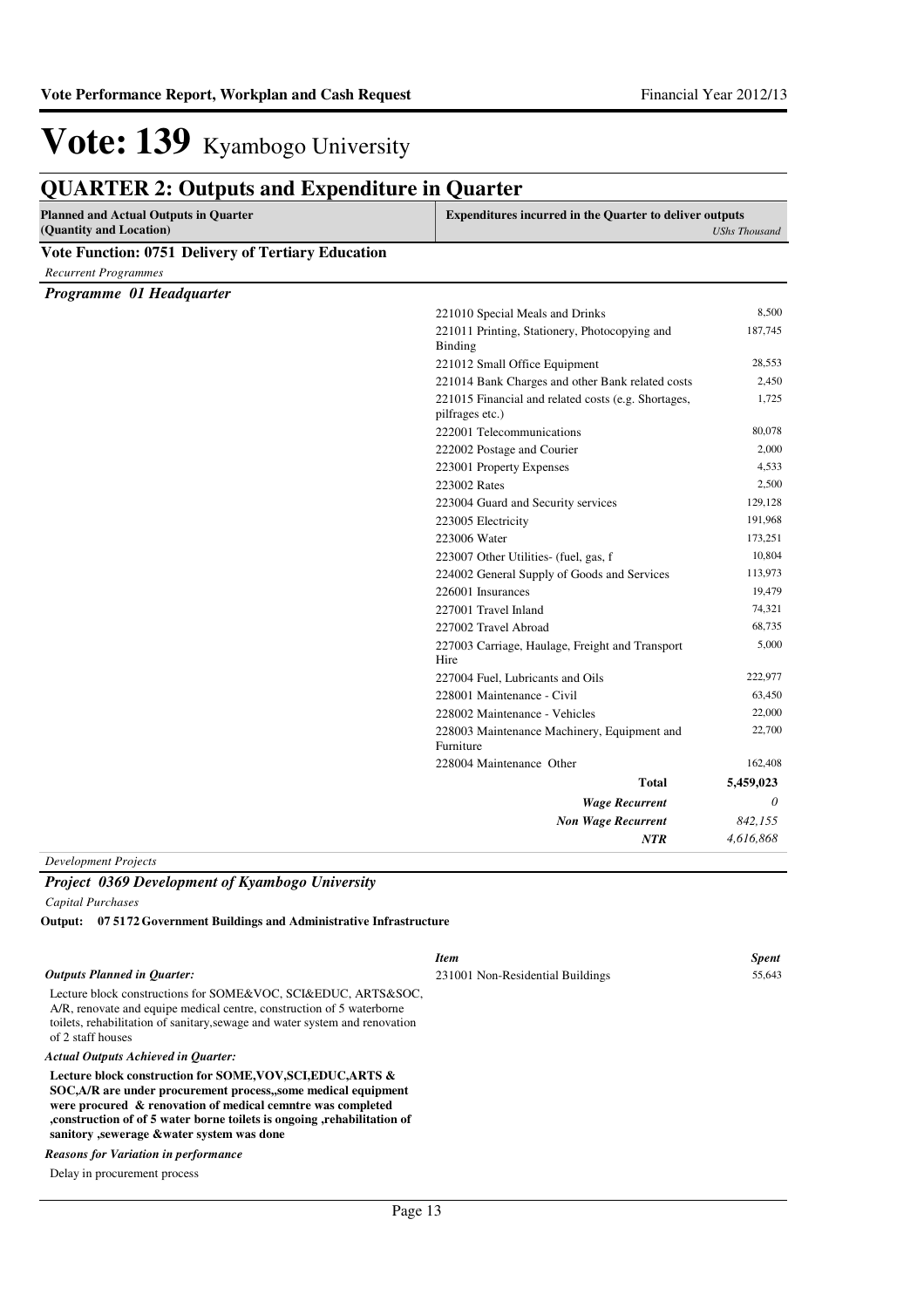| <b>QUARTER 2: Outputs and Expenditure in Quarter</b>                                                          |                                                                                        |              |
|---------------------------------------------------------------------------------------------------------------|----------------------------------------------------------------------------------------|--------------|
| <b>Planned and Actual Outputs in Quarter</b><br>(Quantity and Location)                                       | <b>Expenditures incurred in the Quarter to deliver outputs</b><br><b>UShs Thousand</b> |              |
| Vote Function: 0751 Delivery of Tertiary Education                                                            |                                                                                        |              |
| <b>Development Projects</b>                                                                                   |                                                                                        |              |
| Project 0369 Development of Kyambogo University                                                               |                                                                                        |              |
|                                                                                                               | Total                                                                                  | 55,643       |
|                                                                                                               | <b>GoU</b> Development                                                                 | 40,713       |
|                                                                                                               | <b>Donor Development</b>                                                               | $\theta$     |
|                                                                                                               | <b>NTR</b>                                                                             | 14,930       |
| Output:<br>07 5173 Roads, Streets and Highways                                                                |                                                                                        |              |
|                                                                                                               | <b>Item</b>                                                                            | <b>Spent</b> |
| <b>Outputs Planned in Quarter:</b>                                                                            | 231003 Roads and Bridges                                                               | 277,255      |
| Resurfacing half of the fisher roads and upgrading mackey roads from<br>maram to tarmac                       |                                                                                        |              |
| <b>Actual Outputs Achieved in Quarter:</b>                                                                    |                                                                                        |              |
| Resurfacing of covers crecent, road works for mackey and walkway<br>to Harlow is ongoing                      |                                                                                        |              |
| <b>Reasons for Variation in performance</b>                                                                   |                                                                                        |              |
| N/A                                                                                                           |                                                                                        |              |
|                                                                                                               | <b>Total</b>                                                                           | 277,255      |
|                                                                                                               | <b>GoU</b> Development                                                                 | 0            |
|                                                                                                               | <b>Donor Development</b>                                                               | 0            |
| Output:<br>075175 Purchase of Motor Vehicles and Other Transport Equipment                                    | <b>NTR</b>                                                                             | 277,255      |
|                                                                                                               |                                                                                        |              |
|                                                                                                               | <b>Item</b>                                                                            | <b>Spent</b> |
| <b>Outputs Planned in Quarter:</b>                                                                            | 231004 Transport Equipment                                                             | 15,000       |
| Buy 4 station wagons, a water borwser and construction of the packing<br>yard                                 |                                                                                        |              |
| <b>Actual Outputs Achieved in Quarter:</b>                                                                    |                                                                                        |              |
| 4 station wagons & water bowzer were delivered & construction of<br>parking yard is under procurement process |                                                                                        |              |
| <b>Reasons for Variation in performance</b>                                                                   |                                                                                        |              |
| Delay in procurement process                                                                                  |                                                                                        |              |
|                                                                                                               | <b>Total</b>                                                                           | 15,000       |
|                                                                                                               | <b>GoU</b> Development                                                                 | 15,000       |
|                                                                                                               | <b>Donor Development</b>                                                               | $\theta$     |
|                                                                                                               | <b>NTR</b>                                                                             | 0            |

#### *Outputs Planned in Quarter:*

Procure computers, printers, photocopiers for 5 IGUs and medical equipments for medical centre

#### *Actual Outputs Achieved in Quarter:*

#### **Procuring computers,printers,photocopiers for 13 IGUs was done &**

#### **and some medical equipment were procured**

Delay in procurement process *Reasons for Variation in performance*

| <b>Total</b>             |   |
|--------------------------|---|
| <b>GoU</b> Development   | 0 |
| <b>Donor Development</b> | 0 |
| $D_{0}$ and $14$         |   |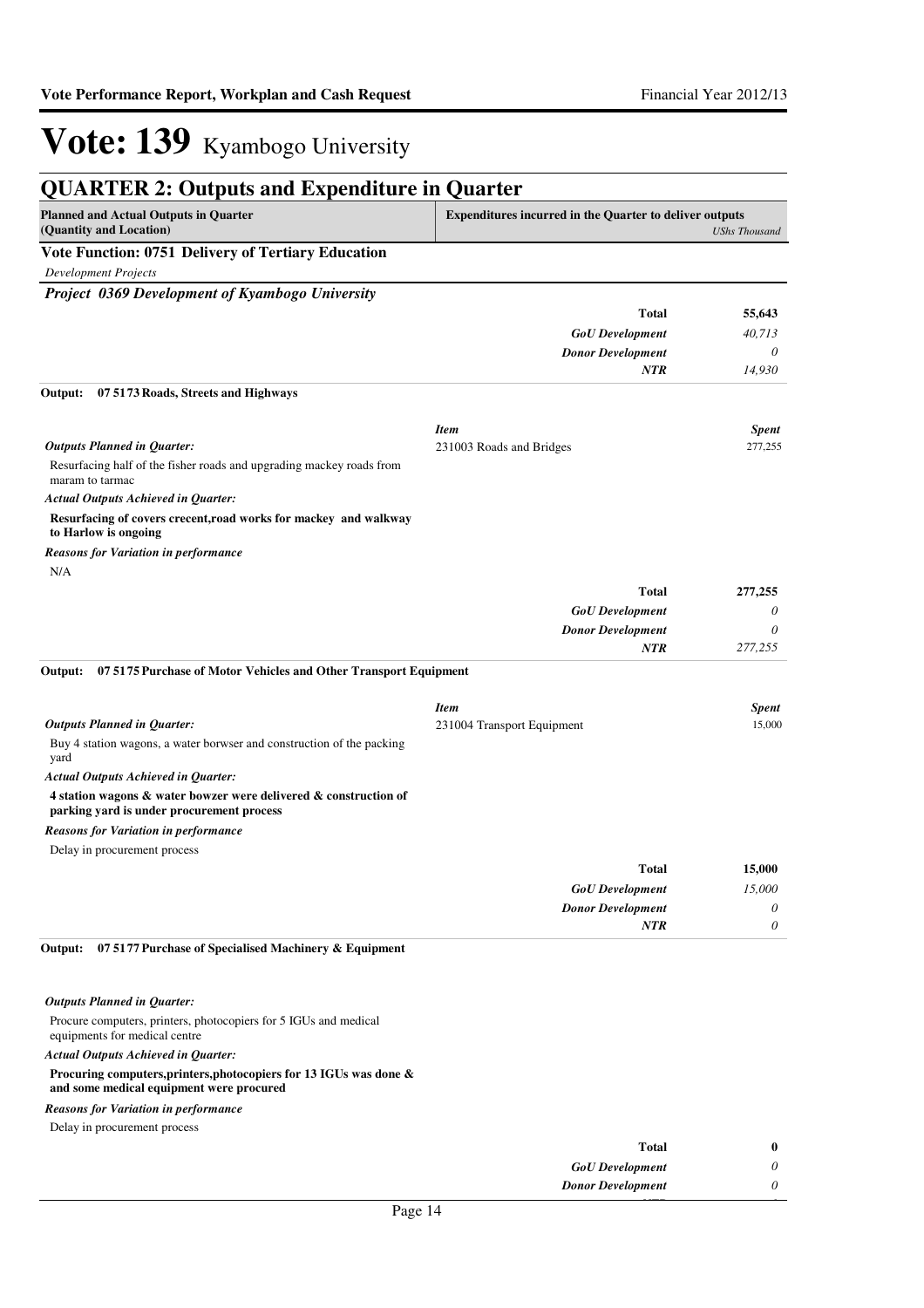| <b>QUARTER 2: Outputs and Expenditure in Quarter</b>                                                    |                                                                |                      |
|---------------------------------------------------------------------------------------------------------|----------------------------------------------------------------|----------------------|
| <b>Planned and Actual Outputs in Quarter</b><br>(Quantity and Location)                                 | <b>Expenditures incurred in the Quarter to deliver outputs</b> | <b>UShs Thousand</b> |
| <b>Vote Function: 0751 Delivery of Tertiary Education</b>                                               |                                                                |                      |
| <b>Development Projects</b>                                                                             |                                                                |                      |
| Project 0369 Development of Kyambogo University                                                         |                                                                |                      |
| Output:<br>07 5178 Purchase of Office and Residential Furniture and Fittings                            |                                                                |                      |
|                                                                                                         | <b>Item</b>                                                    | <b>Spent</b>         |
| <b>Outputs Planned in Quarter:</b>                                                                      | 231006 Furniture and Fixtures                                  | 45,969               |
| Refurbrishment of council, board rooms, classrooms and furniture for<br>offices                         |                                                                |                      |
| <b>Actual Outputs Achieved in Quarter:</b>                                                              |                                                                |                      |
| Refurbrishment of council, board rooms ,some classrooms was done &<br>furniture for offices was bought. |                                                                |                      |
| <b>Reasons for Variation in performance</b>                                                             |                                                                |                      |
| N/A                                                                                                     |                                                                |                      |
|                                                                                                         | <b>Total</b>                                                   | 45,969               |
|                                                                                                         | <b>GoU</b> Development                                         | 0                    |
|                                                                                                         | <b>Donor Development</b>                                       | 0                    |
|                                                                                                         | <b>NTR</b>                                                     | 45,969               |
| Output:<br>07 5179 Acquisition of Other Capital Assets                                                  |                                                                |                      |
|                                                                                                         | <b>Item</b>                                                    | <b>Spent</b>         |
| <b>Outputs Planned in Quarter:</b>                                                                      | 231007 Other Structures                                        | 414,792              |
| Continuation of development of the Master plan and fenching off the<br>campus                           |                                                                |                      |
| <b>Actual Outputs Achieved in Quarter:</b>                                                              |                                                                |                      |
| Development of master plan was completed $\&$ fencing off the compus<br>is ongoing.                     |                                                                |                      |
| <b>Reasons for Variation in performance</b>                                                             |                                                                |                      |
| N/A                                                                                                     |                                                                |                      |
|                                                                                                         | <b>Total</b>                                                   | 414,792              |
|                                                                                                         | <b>GoU</b> Development                                         | 0                    |
|                                                                                                         | <b>Donor Development</b>                                       | 0                    |
|                                                                                                         | <b>NTR</b>                                                     | 414,792              |
|                                                                                                         | <b>GRAND TOTAL</b>                                             | 15,219,485           |

| $\cdots$                  | 717,722    |
|---------------------------|------------|
| <b>GRAND TOTAL</b>        | 15,219,485 |
| <b>Wage Recurrent</b>     | 3,614,583  |
| <b>Non Wage Recurrent</b> | 1,667,205  |
| <b>GoU</b> Development    | 55,713     |
| <b>Donor Development</b>  | $\theta$   |
| <b>NTR</b>                | 9,881,985  |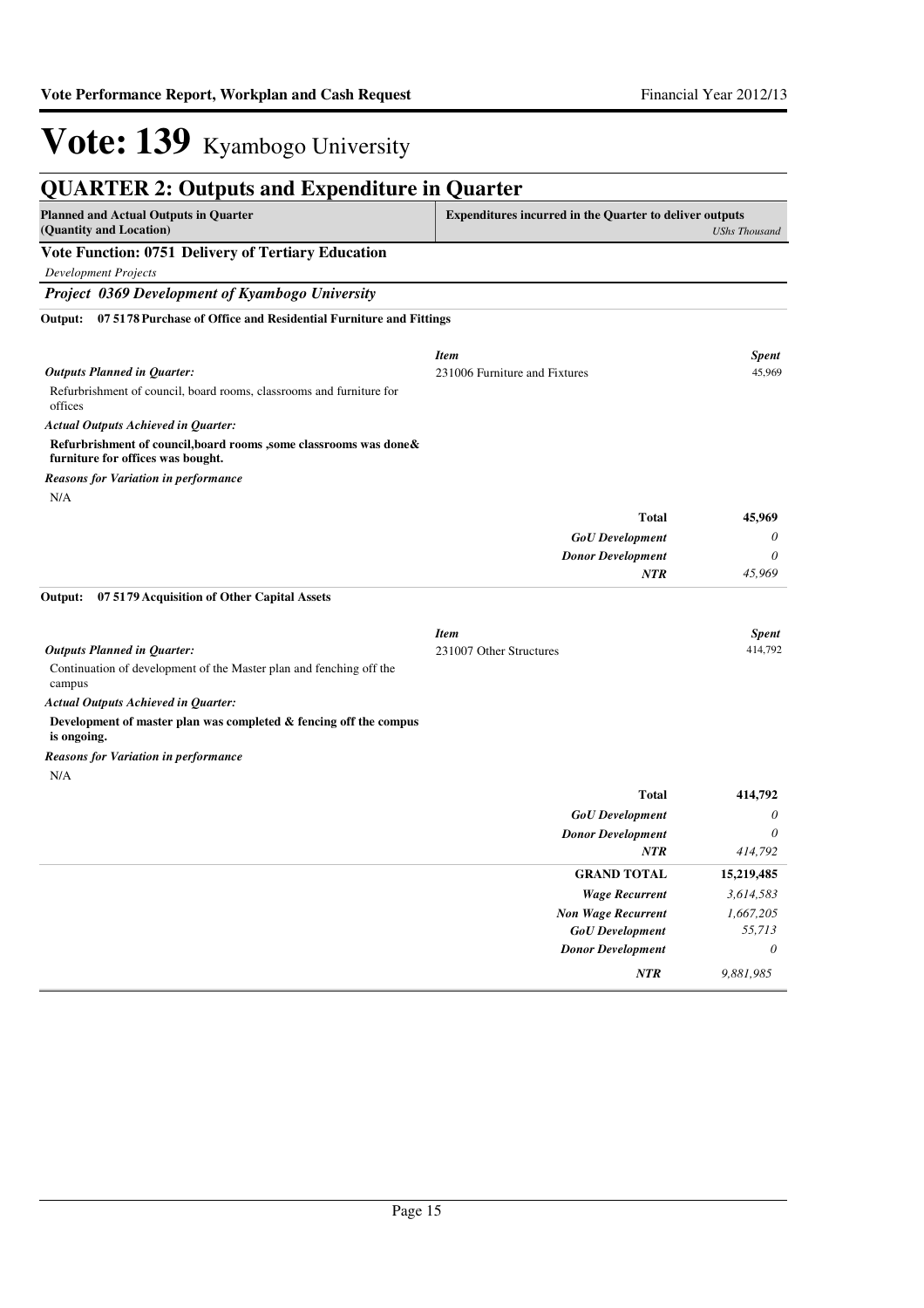| <b>QUARTER 3: Revised Workplan</b>                                                                 |                                                                                                           |          |                       |                      |
|----------------------------------------------------------------------------------------------------|-----------------------------------------------------------------------------------------------------------|----------|-----------------------|----------------------|
| <b>Planned Outputs for the Quarter</b><br>(Quantity and Location)                                  | <b>Estimated Funds Available in Quarter</b><br>(from balance brought forward and actual/expected releaes) |          |                       | <b>UShs Thousand</b> |
| Vote Function: 0751 Delivery of Tertiary Education                                                 |                                                                                                           |          |                       |                      |
| <b>Recurrent Programmes</b>                                                                        |                                                                                                           |          |                       |                      |
| Programme 01 Headquarter                                                                           |                                                                                                           |          |                       |                      |
| Capital Purchases                                                                                  |                                                                                                           |          |                       |                      |
| Output: 07 5199 Arrears                                                                            |                                                                                                           |          |                       |                      |
|                                                                                                    |                                                                                                           |          |                       |                      |
|                                                                                                    | <b>Total</b>                                                                                              | $\bf{0}$ | $\bf{0}$              | $\bf{0}$             |
|                                                                                                    | <b>Wage Recurrent</b>                                                                                     | $\theta$ | 0                     | 0                    |
|                                                                                                    | <b>Non Wage Recurrent</b>                                                                                 | 0        | 0                     | 0                    |
|                                                                                                    | <b>NTR</b>                                                                                                | $\theta$ | $\theta$              | 0                    |
| <b>Outputs Funded</b>                                                                              |                                                                                                           |          |                       |                      |
| Output: 07 51 51 Guild services                                                                    |                                                                                                           |          |                       |                      |
| Space for Exhibitions hired. Exhibition<br>materials and advertising for exhibitions               |                                                                                                           |          |                       |                      |
| procured.                                                                                          | <b>Total</b>                                                                                              | $\bf{0}$ | 1,041,219             | 1,041,219            |
|                                                                                                    | <b>Wage Recurrent</b>                                                                                     | 0        | 0                     | 0                    |
|                                                                                                    | <b>Non Wage Recurrent</b>                                                                                 | 0        | 0                     | 0                    |
|                                                                                                    | <b>NTR</b>                                                                                                | 0        | 1,041,219             | 1,041,219            |
| <b>Outputs Provided</b>                                                                            |                                                                                                           |          |                       |                      |
| Output: 07 5101 Teaching and Training                                                              |                                                                                                           |          |                       |                      |
| 30 additional staff to be trained in short courses.<br>Salaries, NSSF and allowances for 369 staff |                                                                                                           |          |                       |                      |
| paid.<br>100 staff trained.                                                                        | <b>Total</b>                                                                                              | $\bf{0}$ | 2,318,188             | 2,318,188            |
| 1000 books, periodicals and nrewspapers                                                            | <b>Wage Recurrent</b>                                                                                     | 0        | 0                     | 0                    |
| procured.<br>Assortment of instructional materials procured.                                       | <b>Non Wage Recurrent</b>                                                                                 | $\theta$ | 0                     | 0                    |
|                                                                                                    | NTR                                                                                                       | 0        | 2,318,188             | 2,318,188            |
| Output: 07 51 02 Research, consultancy and publications                                            |                                                                                                           |          |                       |                      |
| Submission of the first drafts of reports written<br>by the 25 staff taking 25 independent         |                                                                                                           |          |                       |                      |
| researches.                                                                                        | <b>Total</b>                                                                                              | $\bf{0}$ | 20,323                | 20,323               |
|                                                                                                    | <b>Wage Recurrent</b>                                                                                     | 0        | 0                     | 0                    |
|                                                                                                    | <b>Non Wage Recurrent</b>                                                                                 | 0        | 0                     | 0                    |
|                                                                                                    | <b>NTR</b>                                                                                                | $\theta$ | 20,323                | 20,323               |
| 07 5103 Outreach<br>Output:                                                                        |                                                                                                           |          |                       |                      |
| Sensitization on Child labour to 300<br>community members.                                         |                                                                                                           |          |                       |                      |
| Assortment of medical and veterinary                                                               | <b>Total</b>                                                                                              | $\bf{0}$ | 83,767                | 83,767               |
| servicesprocured.                                                                                  | <b>Wage Recurrent</b>                                                                                     | 0        | 0                     | 0                    |
|                                                                                                    | <b>Non Wage Recurrent</b>                                                                                 | $\theta$ | $\boldsymbol{\theta}$ | 0                    |
|                                                                                                    | <b>NTR</b>                                                                                                | $\theta$ | 83,767                | 83,767               |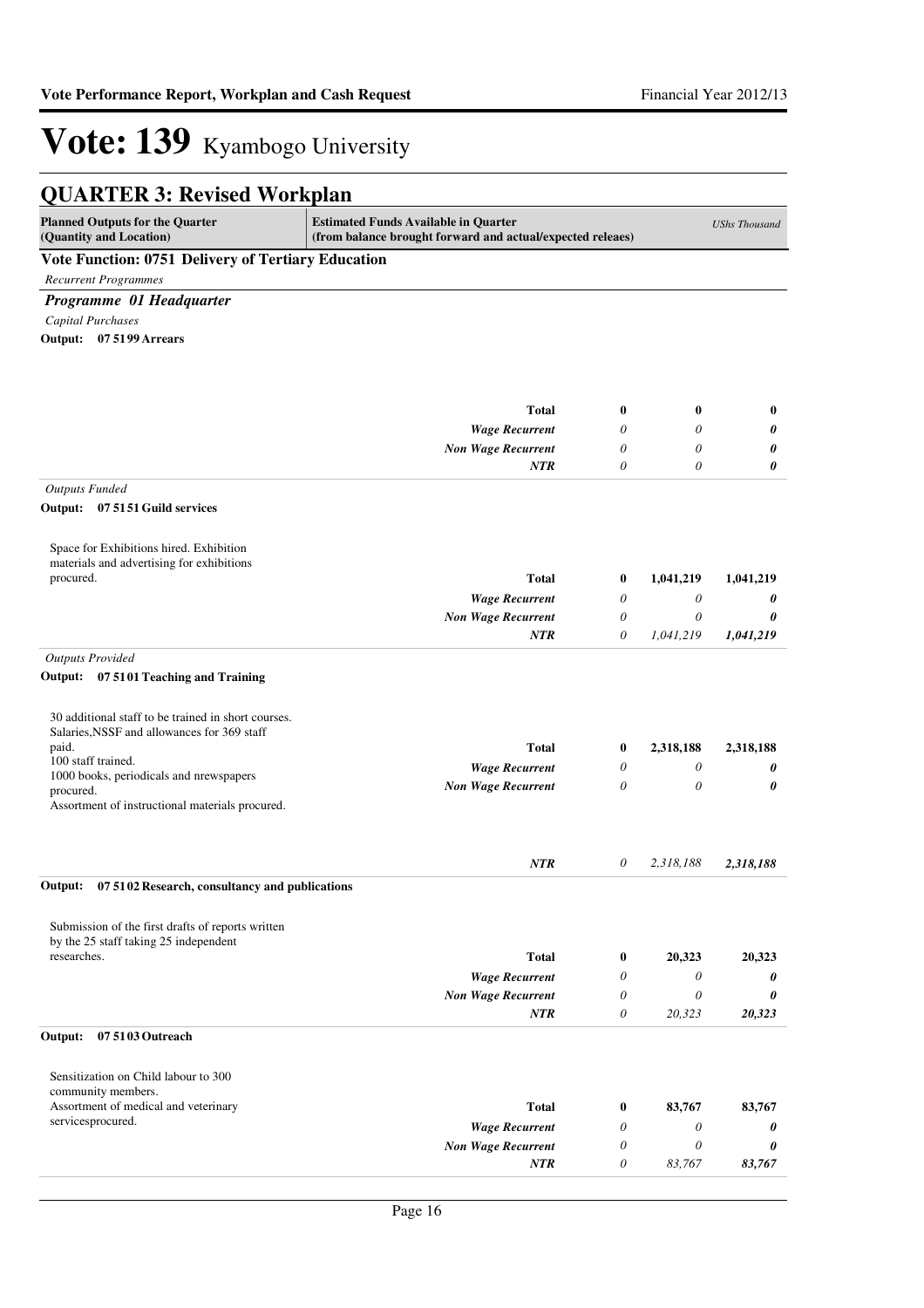| <b>QUARTER 3: Revised Workplan</b>                                                                                                                                             |                           |                           |                           |           |
|--------------------------------------------------------------------------------------------------------------------------------------------------------------------------------|---------------------------|---------------------------|---------------------------|-----------|
| <b>Estimated Funds Available in Quarter</b><br><b>Planned Outputs for the Quarter</b><br>(Quantity and Location)<br>(from balance brought forward and actual/expected releaes) |                           |                           |                           |           |
| Vote Function: 0751 Delivery of Tertiary Education                                                                                                                             |                           |                           |                           |           |
| <b>Recurrent Programmes</b>                                                                                                                                                    |                           |                           |                           |           |
| Programme 01 Headquarter                                                                                                                                                       |                           |                           |                           |           |
| Output: 07 5104 Students' Welfare                                                                                                                                              |                           |                           |                           |           |
| Procurement of 25% food stuffs, Drugs, books<br>and payments of allowances.                                                                                                    |                           |                           |                           |           |
|                                                                                                                                                                                | <b>Total</b>              | $\bf{0}$                  | 510,388                   | 510,388   |
|                                                                                                                                                                                | <b>Wage Recurrent</b>     | 0                         | 0                         | 0         |
|                                                                                                                                                                                | <b>Non Wage Recurrent</b> | 0                         | 0                         | 0         |
|                                                                                                                                                                                | <b>NTR</b>                | 0                         | 510,388                   | 510,388   |
| Output:<br>07 5105 Administration and Support Services                                                                                                                         |                           |                           |                           |           |
| 25% of employee cost and cost of goods and<br>services, met.                                                                                                                   |                           |                           |                           |           |
| 65 new staff recruited.                                                                                                                                                        | Total                     | $-1,250$                  | 4,429,978                 | 4,428,728 |
| 150 computers procured.<br>4 consultancy servicves procured.                                                                                                                   | <b>Wage Recurrent</b>     | $\boldsymbol{\theta}$     | 0                         | 0         |
|                                                                                                                                                                                | <b>Non Wage Recurrent</b> | $-1,250$                  | 0                         | $-1,250$  |
|                                                                                                                                                                                | <b>NTR</b>                | 0                         | 4,429,978                 | 4,429,978 |
| <b>Development Projects</b>                                                                                                                                                    |                           |                           |                           |           |
| Project 0369 Development of Kyambogo University                                                                                                                                |                           |                           |                           |           |
| Capital Purchases                                                                                                                                                              |                           |                           |                           |           |
| Output: 07 5172 Government Buildings and Administrative Infrastructure                                                                                                         |                           |                           |                           |           |
|                                                                                                                                                                                |                           |                           |                           |           |
| Continuation of Lecture block constructions for<br>SOME&VOC, SCI&EDUC, ARTS&SOC,                                                                                               |                           |                           |                           |           |
| A/R, renovate and equipe medical centre,                                                                                                                                       | Total                     | $\bf{0}$                  | 408,329                   | 408,329   |
| construction of 5 waterborne toilets,<br>rehabilitation of sanitary, sewage and water                                                                                          | <b>GoU</b> Development    | 0                         | 0                         | 0         |
| system and renovation of 2 staff houses                                                                                                                                        | <b>Donor Development</b>  | 0                         | 0                         | 0         |
|                                                                                                                                                                                | <b>NTR</b>                | 0                         | 408,329                   | 408,329   |
| Output:<br>075175 Purchase of Motor Vehicles and Other Transport Equipment                                                                                                     |                           |                           |                           |           |
| washing bay construction                                                                                                                                                       |                           |                           |                           |           |
|                                                                                                                                                                                | <b>Total</b>              | $\boldsymbol{0}$          | 258,424                   | 258,424   |
|                                                                                                                                                                                | <b>GoU</b> Development    | $\boldsymbol{\mathit{0}}$ | $\boldsymbol{\mathit{0}}$ | 0         |
|                                                                                                                                                                                | <b>Donor Development</b>  | 0                         | $\boldsymbol{\mathit{0}}$ | 0         |
|                                                                                                                                                                                | NTR                       | $\boldsymbol{\mathit{0}}$ | 258,424                   | 258,424   |
|                                                                                                                                                                                | <b>GRAND TOTAL</b>        | $-1,250$                  | 9,070,616                 | 9,069,366 |
|                                                                                                                                                                                | <b>Wage Recurrent</b>     | 0                         | 0                         | 0         |
|                                                                                                                                                                                | <b>Non Wage Recurrent</b> | $-1,250$                  | $\theta$                  | $-1,250$  |
|                                                                                                                                                                                | <b>GoU</b> Development    | 0                         | 0                         | 0         |
|                                                                                                                                                                                | <b>Donor Development</b>  | $\theta$                  | $\boldsymbol{\theta}$     | $\theta$  |
|                                                                                                                                                                                | NTR                       | 0                         | 9,070,616                 | 9,070,616 |
|                                                                                                                                                                                |                           |                           |                           |           |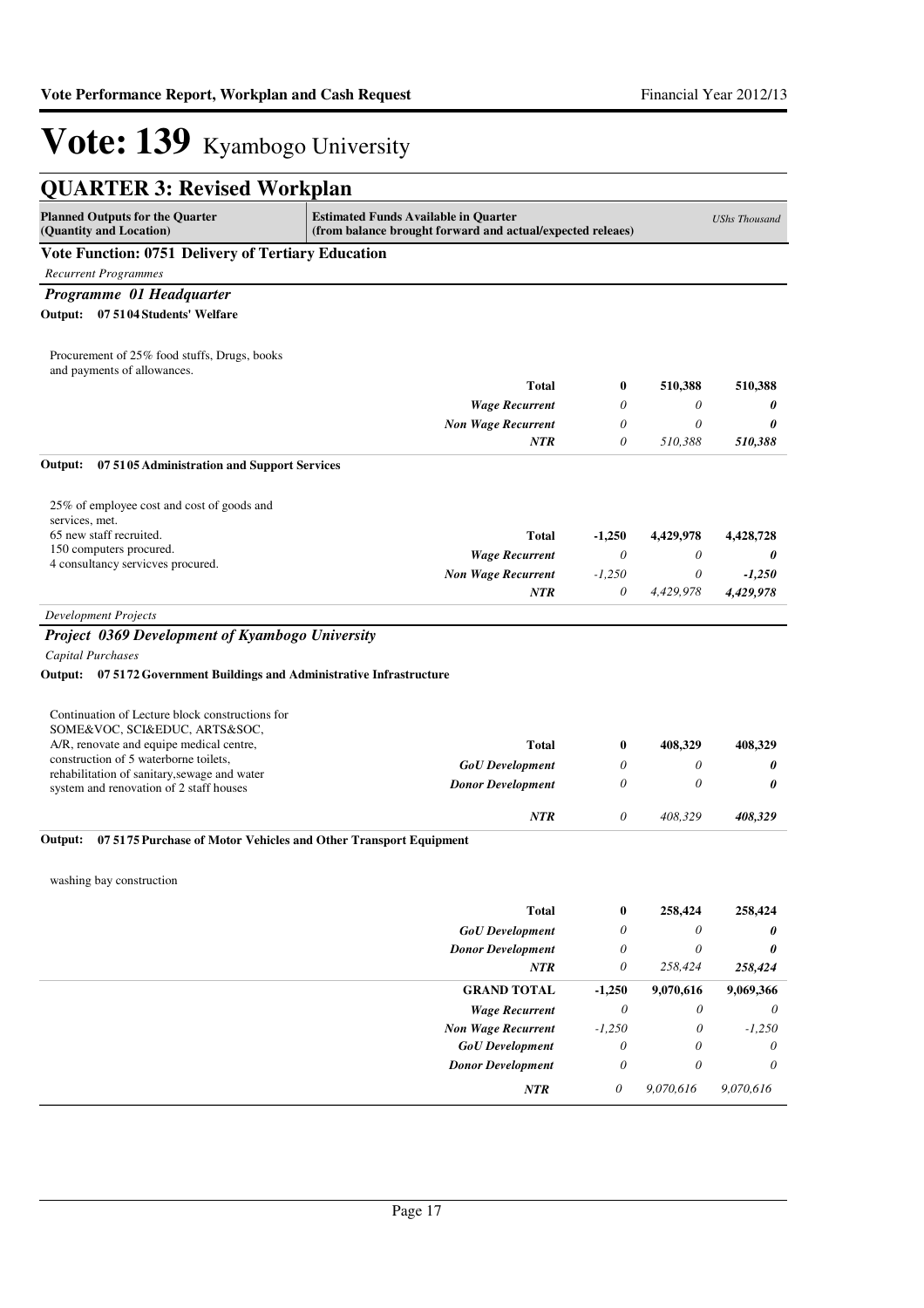### **QUARTER 4: Revised Cashflow Plan**

**Non-Wage Recurrent**

|                                                              | <b>Annual budget</b> | <b>Release to</b><br>end of O3                                                  | % Budget<br>Released                  | <b>Q4 Cash Requirement</b> |          |  |
|--------------------------------------------------------------|----------------------|---------------------------------------------------------------------------------|---------------------------------------|----------------------------|----------|--|
|                                                              |                      |                                                                                 |                                       | <b>Total</b>               | % Budget |  |
| PAF                                                          | $\bf{0}$             | $\theta$                                                                        | $0.0\%$                               | $\mathbf{0}$               | $0.0\%$  |  |
| Statutory                                                    | $\boldsymbol{0}$     | $\theta$                                                                        | $0.0\%$                               | $\mathbf{0}$               | $0.0\%$  |  |
| Other                                                        | 6.659892353          | 1.662741403                                                                     | $25.0\%$                              | 1.662741049                | 25.0%    |  |
| <b>Total</b>                                                 | 6.659892353          | 1.662741403                                                                     | $25.0\%$                              | 1.662741049                | 25.0%    |  |
| Reasons for cash requirement greater than 1/4 of the budget: |                      | we want to pay teaching $\&$<br>s welfare, Administration &<br>support services | training, research, outreach, student |                            |          |  |

| <b>GoU</b> Development |                      |                               |          |                            |          |
|------------------------|----------------------|-------------------------------|----------|----------------------------|----------|
|                        | <b>Annual budget</b> | % Budget<br><b>Release to</b> |          | <b>Q4 Cash Requirement</b> |          |
|                        |                      | end of O3                     | Released | <b>Total</b>               | % Budget |
| PAF                    | 0                    | $\theta$                      | $0.0\%$  | $\theta$                   | $0.0\%$  |
| Other                  | 0.22285              | 0.06                          | 26.9%    | 0.06                       | 26.9%    |
| <b>Total</b>           | 0.22285              | 0.06                          | 26.9%    | 0.06                       | $26.9\%$ |
|                        |                      |                               |          |                            |          |

*Reasons for cash requirement greater than 1/4 of the budget:*

Payment for Non residential building & transport & equipment

| <b>Grand Total</b> |                                 |           |            |                            |
|--------------------|---------------------------------|-----------|------------|----------------------------|
|                    | <b>Annual budget Release to</b> |           | $%$ Budget | <b>04 Cash Requirement</b> |
|                    |                                 | end of O3 | Released   | <b>Total</b><br>% Budget   |
| <b>Grand Total</b> | 6.882742353 1.722741403         |           | $25.0\%$   | 1.722741049<br>$25.0\%$    |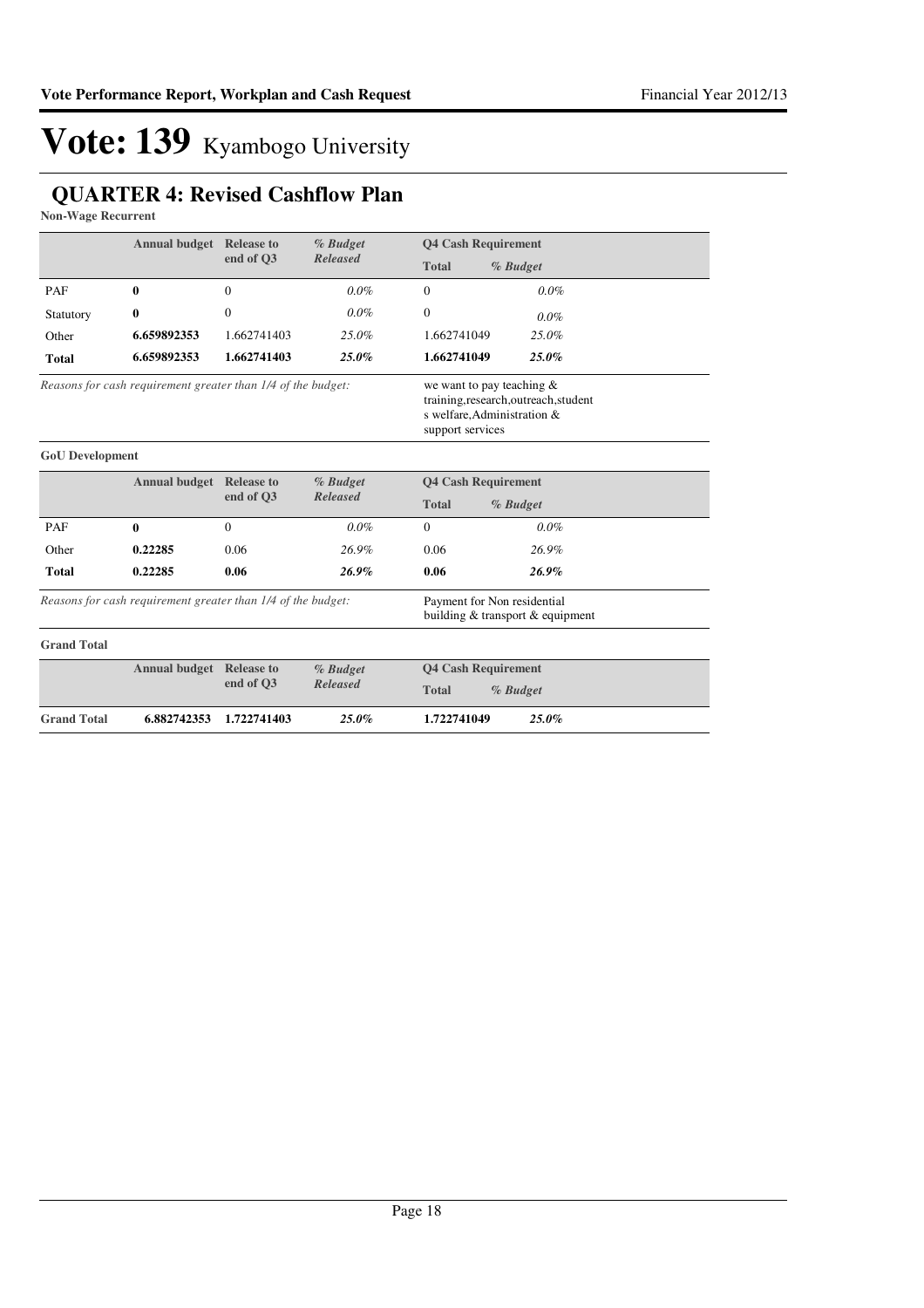### **Checklist for OBT Submissions made during QUARTER 3**

*This is an automated checklist which shows whether data has been entered into the areas which are required for a complete quarterly submission. It does not verify the quality of the data that has been entered. A complete checklist is therefore a necessary, but not sufficient condition for a satisfactory submission to MoFPED.*

### *Project and Programme Quarterly Performance Reports and Workplans (Step 2)*

The table below shows whether output information, and where relevant donor and ntr data has been entered into the required areas for the quarterly performance reports and quarterly workplans under step 2.

#### **Output Information**

|                              | <b>Vote Function, Project and Program</b> | <b>O2</b> | <b>O3</b><br><b>Report Workplan</b> |
|------------------------------|-------------------------------------------|-----------|-------------------------------------|
|                              | 0751 Delivery of Tertiary Education       |           |                                     |
|                              | $\circ$ Recurrent Programmes              |           |                                     |
| $-01$                        | Headquarter                               | Data In   | Data In                             |
| $\circ$ Development Projects |                                           |           |                                     |
| - 0369                       | Development of Kyambogo University        | Data In   | Data In                             |
|                              |                                           |           |                                     |

#### **Donor Releases and Expenditure**

#### **NTR Releases and Expenditure**

| <b>Vote Function, Project and Program</b>    | <b>O2</b> | $\overline{O3}$<br>Report Workplan |
|----------------------------------------------|-----------|------------------------------------|
| 0751 Delivery of Tertiary Education          |           |                                    |
| $\circ$ Recurrent Programmes                 |           |                                    |
| $-01$<br>Headquarter                         | Data In   | Data In                            |
| $\circ$ Development Projects                 |           |                                    |
| - 0369<br>Development of Kyambogo University | Data In   | Data In                            |

#### *Vote Performance Summary (Step 3)*

The table below shows whether information has been entered into the required fields in the vote performance summary tables for each vote functions under step 3.1:

The table below shows whether data has been entered in the fields for key variances in budget execution under step 3.2:

The table below shows whether data has been entered into the vote narrative fields under step 3.3:

|           | $\blacksquare$ |
|-----------|----------------|
| Narrative | Data In        |
|           |                |

*Quarterly Cash Requests (Step 4)*